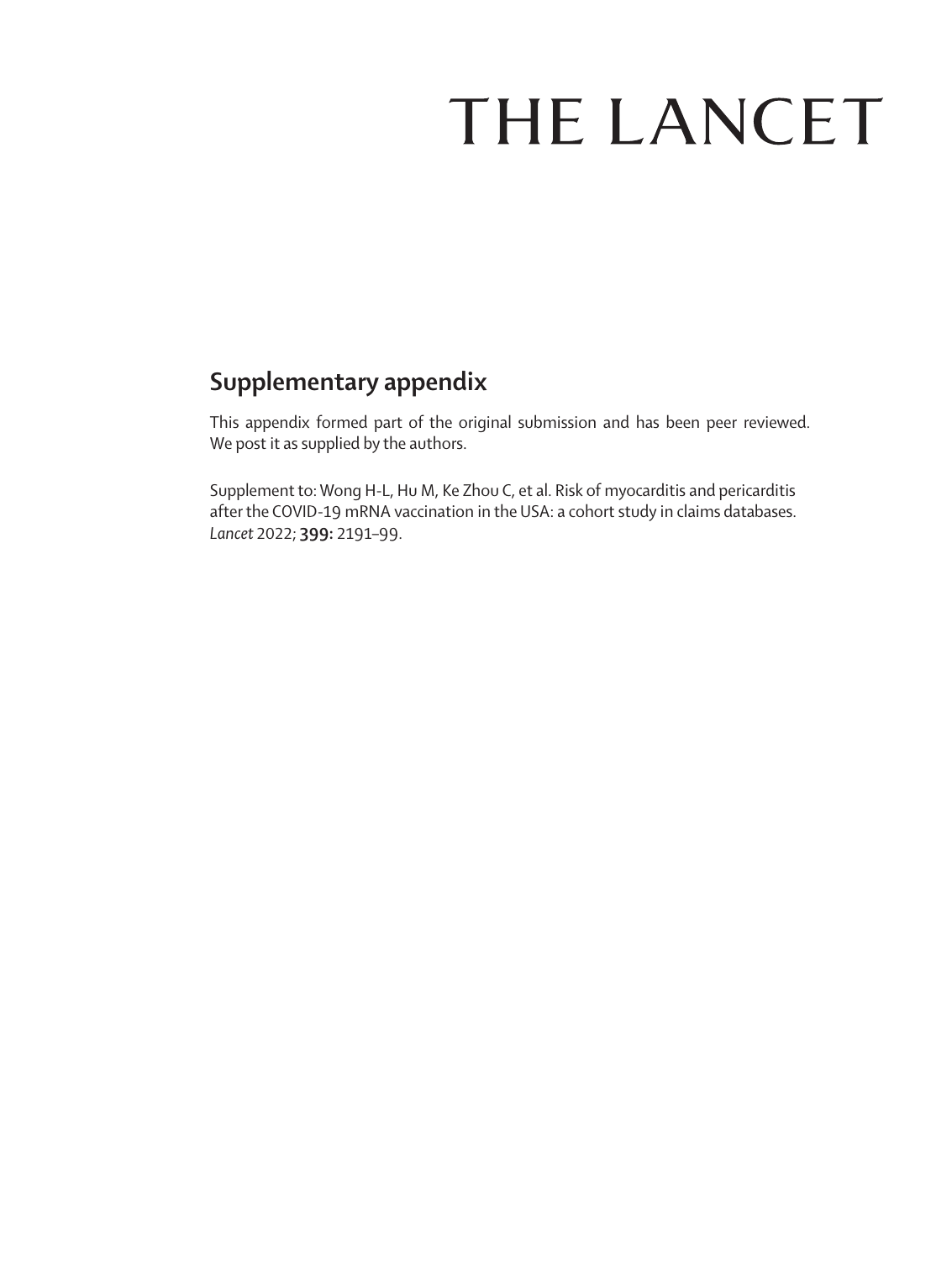### **Online Supplementary Material**

#### **Table of Contents for Online Supplementary Material**

- Supplemental Table 1. Healthcare Common Procedure Coding System (HCPCS)/ Current Procedural Terminology (CPT)and National Drug Codes (NDC) for COVID-19 vaccines as of June 15, 2021.
- Supplemental Table 2. Select descriptive characteristics of COVID-19 vaccinees aged 18–64 years in four databases
- Supplemental Table 3 (corresponding to Figure 1). Observed and expected number of myocarditis/pericarditis events within 1–7 days following vaccination and O/E Ratios by brand, age, gender, and database
- Supplemental Table 4. Observed and expected number of myocarditis/pericarditis events within 1–7 days following vaccination and O/E Ratios among males 18–25 years by brand, dose number, and database
- Supplemental Table 5. Direct head-to-head comparison of mRNA-1273 and BNT162b2, incidence rates (IRs) and incidence rate ratios (IRRs) comparing the risk of myocarditis/pericarditis following 1–7 days of vaccination, for females aged 18–25 years by brand, dose number, and database
- Supplemental Table 6. Direct head-to-head comparison of mRNA-1273 and BNT162b2, incidence rates (IRs) and incidence rate ratios (IRRs) comparing the risk of myocarditis/pericarditis following 1–7 days of vaccination, for males aged 18–35 years by brand, dose number, and database
- Supplemental Table 7. Direct head-to-head comparison of mRNA-1273 and BNT162b2, incidence rates (IRs) and incidence rate ratios (IRRs) comparing the risk of myocarditis/pericarditis restricted to IP and OP/ED events following 1–7 days of vaccination, for males aged 18–25 years by brand, dose number, and database
- Supplemental Table 8. Direct head-to-head comparison of mRNA-1273 and BNT162b2, incidence rates (IRs) and incidence rate ratios (IRRs) comparing the risk of myocarditis/pericarditis restricted to IP and OP/ED events following 1–7 days of vaccination, for males aged 18–35 years by brand, dose number, and database
- Supplemental Table 9. Direct head-to-head comparison of mRNA-1273 and BNT162b2, incidence rates (IRs) and incidence rate ratios (IRRs) comparing the risk of myocarditis/pericarditis following 1–21 days of vaccination, for males aged 18–25 years by brand, dose number, and database
- Supplemental Table 10. Direct head-to-head comparison of mRNA-1273 and BNT162b2, incidence rates (IRs) and incidence rate ratios (IRRs) comparing the risk of myocarditis/pericarditis following 1–42 days of vaccination, for males aged 18–25 years by brand, dose number, and database
- Supplemental Figure 1. mRNA-1273 and BNT162b2 COVID-19 Accrual by Week, 18–64 years
- Appendix. Person-Time Adjustment for Observation Delay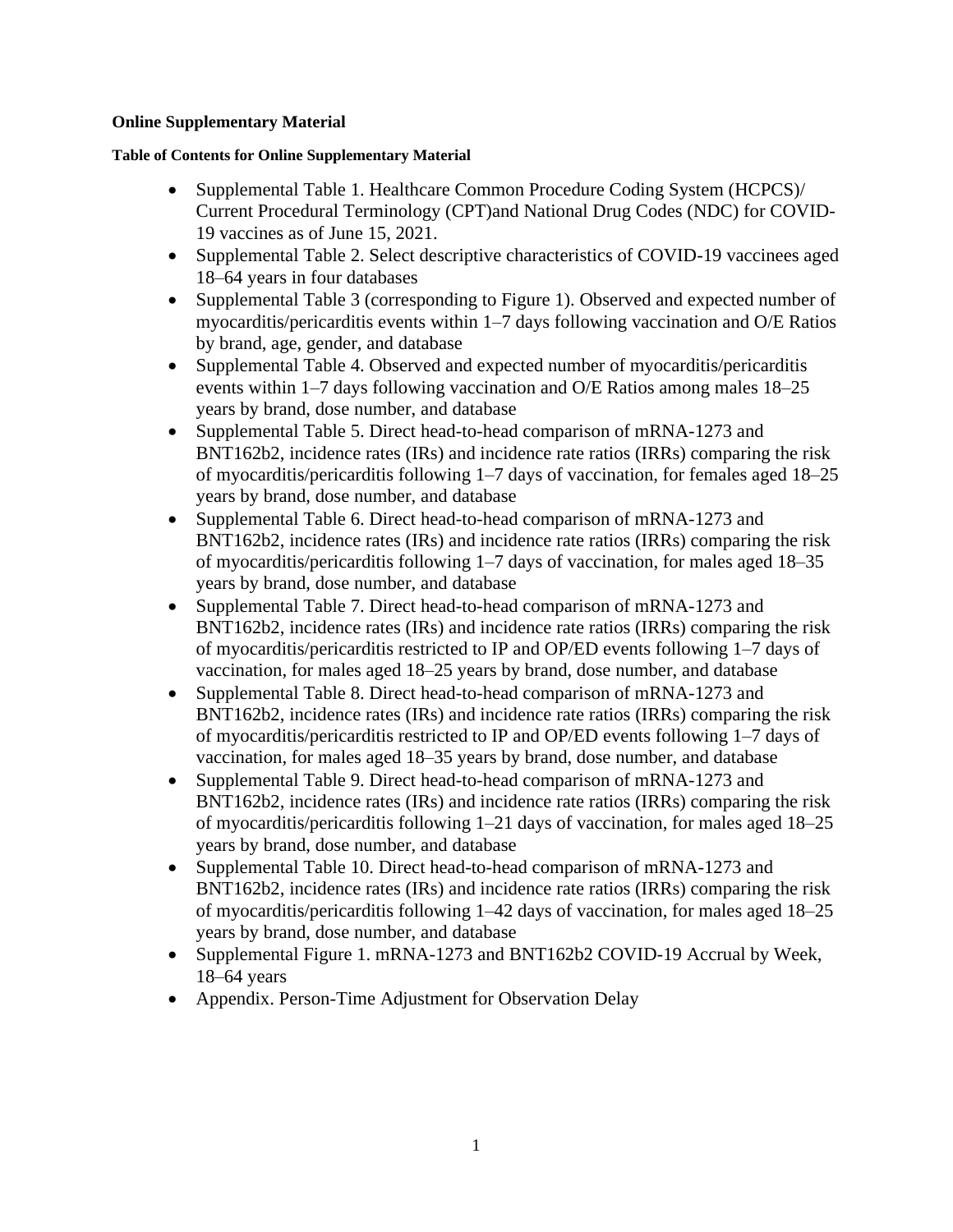### **Supplemental Table 1. Healthcare Common Procedure Coding System (HCPCS)/ Current Procedural**

| <b>Description</b>                                                           | <b>Coding System</b> | Code        |
|------------------------------------------------------------------------------|----------------------|-------------|
| PFIZER-BIONTECH COVID-19 VACCINE - bnt162b2 injection, suspension            | <b>NDC</b>           | 59267007801 |
| bnt162b2 3ug/.2mL INTRAMUSCULAR INJECTION, SUSPENSION                        | <b>NDC</b>           | 59267007802 |
| bnt162b2 3ug/.2mL INTRAMUSCULAR INJECTION, SUSPENSION                        | <b>NDC</b>           | 59267007804 |
| SARS-CoV-2 (COVID-19) vaccine, mRNA-BNT162b2 0.1 MG/ML Injectable Suspension | <b>NDC</b>           | 59267100001 |
| SARS-CoV-2 (COVID-19) vaccine, mRNA-BNT162b2 0.1 MG/ML Injectable Suspension | <b>NDC</b>           | 59267100002 |
| SARS-CoV-2 (COVID-19) vaccine, mRNA-BNT162b2 0.1 MG/ML Injectable Suspension | <b>NDC</b>           | 59267100003 |
| PFIZER-BIONTECH COVID-19 VACCINE - bnt162b2 injection, suspension            | <b>NDC</b>           | 59267102501 |
| bnt162b2 .225mg/2.25mL INTRAMUSCULAR INJECTION, SUSPENSION                   | <b>NDC</b>           | 59267102502 |
| bnt162b2 .225mg/2.25mL INTRAMUSCULAR INJECTION, SUSPENSION                   | <b>NDC</b>           | 59267102503 |
| bnt162b2.225mg/2.25mL INTRAMUSCULAR INJECTION, SUSPENSION                    | <b>NDC</b>           | 59267102504 |
| PFIZER-BIONTECH COVID-19 VACCINE - bnt162b2 injection, suspension            | <b>NDC</b>           | 59267105501 |
| bnt162b2 10ug/.2mL INTRAMUSCULAR INJECTION, SUSPENSION                       | <b>NDC</b>           | 59267105502 |
| bnt162b2 10ug/.2mL INTRAMUSCULAR INJECTION, SUSPENSION                       | <b>NDC</b>           | 59267105504 |
| Pfizer-Biontech Covid-19 Vaccine                                             | CPT4                 | 91300       |
| Pfizer-BioNtech Covid-19 Vaccine (Ready to Use)                              | CPT4                 | 91305       |
| Pfizer-BioNTech Covid-19 Pediatric Vaccine                                   | CPT4                 | 91307       |
| Pfizer-Biontech Covid-19 Vaccine Administration - First Dose                 | CPT4                 | 0001A       |
| Pfizer-BioNtech Covid-19 Vaccine (Ready to Use) Administration - First Dose  | CPT4                 | 0051A       |
| Pfizer-BioNTech Covid-19 Pediatric Vaccine Administration - First Dose       | CPT4                 | 0071A       |
| Pfizer-Biontech Covid-19 Vaccine Administration - Second Dose                | CPT4                 | 0002A       |
| Pfizer-BioNtech Covid-19 Vaccine (Ready to Use) Administration - Second Dose | CPT4                 | 0052A       |
| Pfizer-BioNTech Covid-19 Pediatric Vaccine Administration - Second Dose      | CPT4                 | 0072A       |
| Pfizer-Biontech Covid-19 Vaccine Administration - Third Dose                 | CPT4                 | 0003A       |
| Pfizer-BioNtech Covid-19 Vaccine (Ready to Use) Administration - Third Dose  | CPT4                 | 0053A       |
| Pfizer-Biontech Covid-19 Vaccine Administration - Booster                    | CPT4                 | 0004A       |
| Pfizer-BioNtech Covid-19 Vaccine (Ready to Use) Administration - Booster     | CPT4                 | 0054A       |
| SARS-CoV-2 (COVID-19) vaccine, mRNA-1273 0.2 MG/ML Injectable Suspension     | <b>NDC</b>           | 80777027310 |
| SARS-CoV-2 (COVID-19) vaccine, mRNA-1273 0.2 MG/ML Injectable Suspension     | $\rm NDC$            | 80777027315 |
| SARS-CoV-2 (COVID-19) vaccine, mRNA-1273 0.2 MG/ML Injectable Suspension     | <b>NDC</b>           | 80777027398 |
| SARS-CoV-2 (COVID-19) vaccine, mRNA-1273 0.2 MG/ML Injectable Suspension     | <b>NDC</b>           | 80777027399 |
| Moderna Covid-19 Vaccine                                                     | CPT4                 | 91301       |
| Moderna Covid-19 Vaccine (Low Dose)                                          | CPT4                 | 91306       |
| Moderna Covid-19 Vaccine Administration - First Dose                         | CPT4                 | 0011A       |
| Moderna Covid-19 Vaccine Administration - Second Dose                        | CPT4                 | 0012A       |
| Moderna Covid-19 Vaccine Administration - Third Dose                         | CPT4                 | 0013A       |
| Moderna Covid-19 Vaccine (Low Dose) Administration - Booster                 | CPT4                 | 0064A       |

## **Terminology (CPT)and National Drug Codes (NDC) for COVID-19 vaccines as of June 15, 2021.**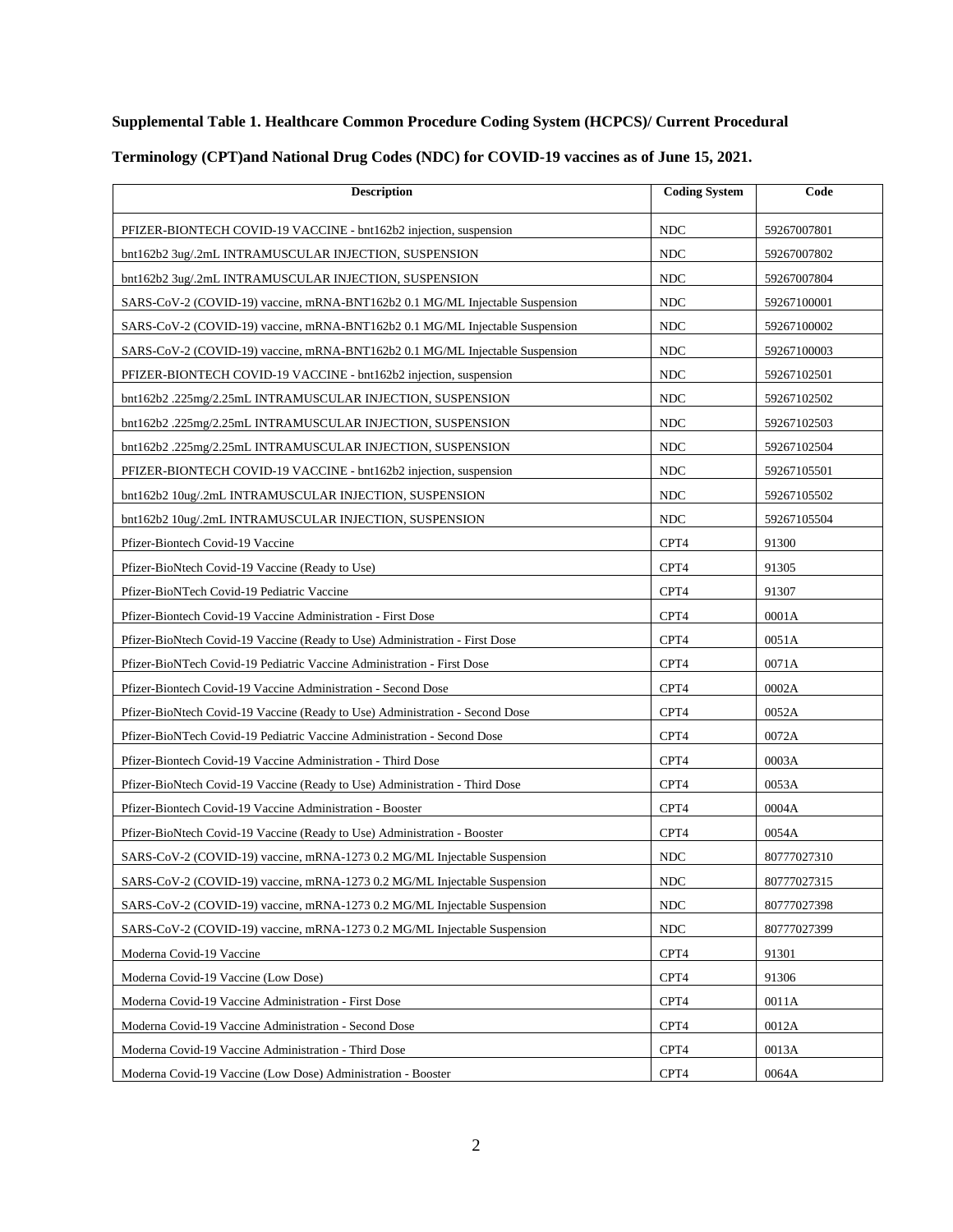| `ovid-<br>ner<br>ient<br>only<br>nau<br>reported<br>-individual<br>once<br>ne<br>. inside -<br>home <sup>.</sup><br>admini<br>10P<br>home<br>vac<br>enne.<br>sifaf |     |     |
|--------------------------------------------------------------------------------------------------------------------------------------------------------------------|-----|-----|
| COV <sub>10</sub><br>da1<br>home<br>. rormec<br>only<br>patien<br>zaccine<br>annist <sup>.</sup><br>the<br>$W$ hen<br>∘tion.<br>.1100.7                            | ann | M() |
| the control of the control of                                                                                                                                      |     |     |

Abbreviations: CPT=Current Procedural Terminology; NDC=National Drug Code.

CPT codes Current Procedural Terminology codes were used with permission of the American Medical Association.

© Copyright American Medical Association 2021. All rights reserved.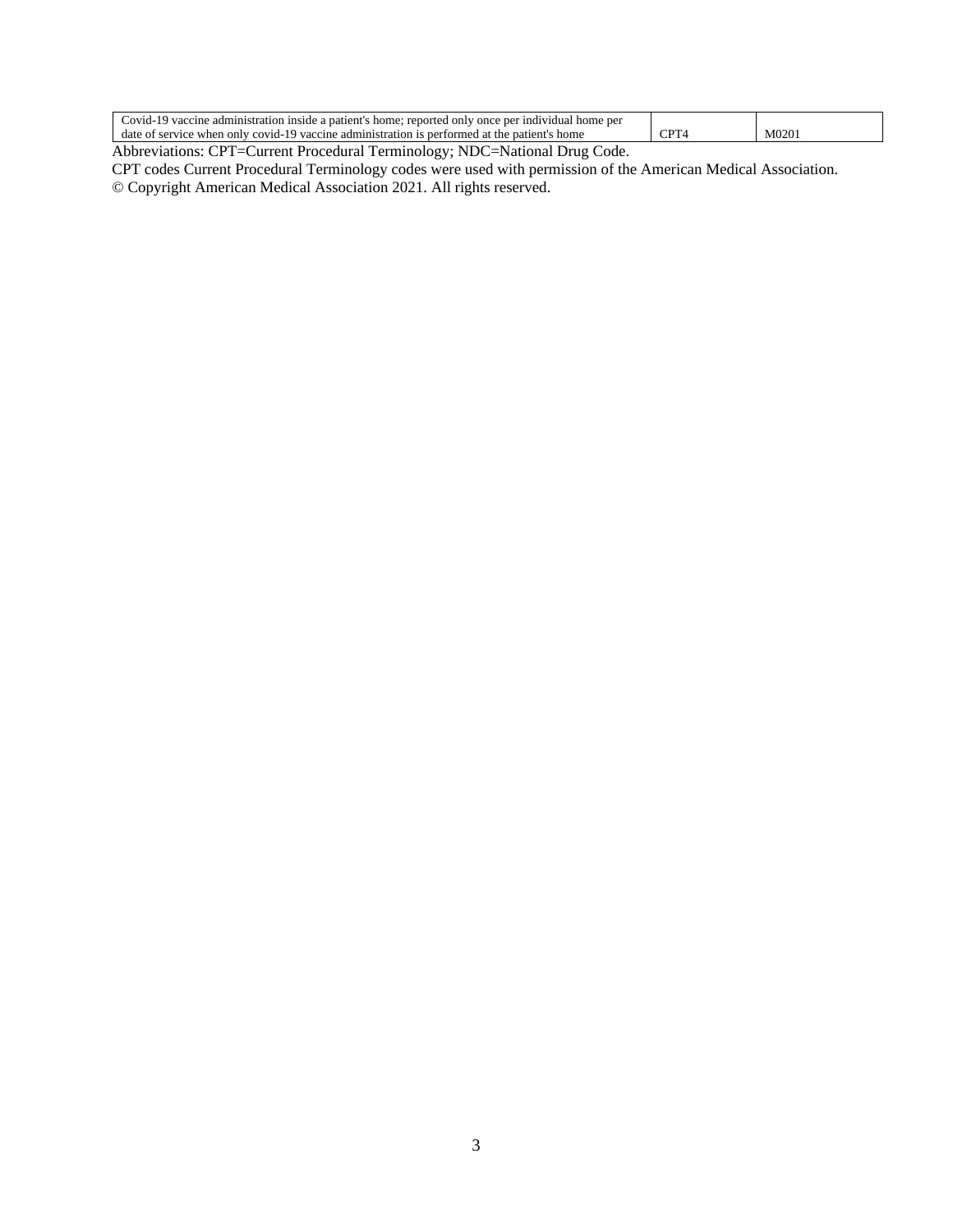| <b>Characteristics</b>                          | Data Partner 1              |                          | Data Partner 2           |               |                          | Data Partner 3           | Data Partner 4 |               |  |
|-------------------------------------------------|-----------------------------|--------------------------|--------------------------|---------------|--------------------------|--------------------------|----------------|---------------|--|
|                                                 | $\mathbf n$                 | $\frac{0}{0}$            | n                        | $\frac{0}{0}$ | $\mathbf n$              | $\frac{0}{0}$            | n              | $\frac{0}{0}$ |  |
| <b>Total vaccinated enrollees</b>               | 6,245,406                   | 100%                     | 2,169,398                | 100%          | 3,573,097                | 100%                     | 3,160,468      | 100%          |  |
| Total of myocarditis/pericarditis               | 154                         |                          | 64                       |               |                          | 94                       | 99             |               |  |
| Age (years)                                     |                             |                          |                          |               |                          |                          |                |               |  |
| 18-25                                           | 806,375                     | 13%                      | 289,902                  | 13%           | 485,590                  | 14%                      | 390,543        | 12%           |  |
| 26-35                                           | 997,268                     | 16%                      | 403,765                  | 19%           | 588,293                  | 16%                      | 598,488        | 19%           |  |
| 36-45                                           | 1,276,890                   | 20%                      | 473,587                  | 22%           | 753,812                  | 21%                      | 721,733        | 23%           |  |
| 46-55                                           | 1,492,251                   | 24%                      | 497,423                  | 23%           | 856,577                  | 24%                      | 751,041        | 24%           |  |
| 56-64                                           | 1,672,622                   | 27%                      | 504,721                  | 23%           | 888,825                  | 25%                      | 698,663        | 22%           |  |
| Missing/Unknown                                 | $\mathcal{L}_{\mathcal{L}}$ | $\overline{\phantom{a}}$ | $\overline{a}$           | $\sim$ $-$    | $\sim$                   | $\overline{\phantom{a}}$ | $\sim$ $\sim$  | $\sim$ $-$    |  |
| <b>Sex</b>                                      |                             |                          |                          |               |                          |                          |                |               |  |
| Male                                            | 3,339,168                   | 53%                      | 1,148,857                | 53%           | 1,898,171                | 53%                      | 1,654,341      | 52%           |  |
| Female                                          | 2,906,238                   | 47%                      | 1,020,541                | 47%           | 1,674,926                | 47%                      | 1,506,127      | 48%           |  |
| Missing/Unknown                                 | $\hspace{0.05cm} \ldots$    |                          | $\overline{\phantom{m}}$ |               | $\overline{\phantom{a}}$ |                          | $\sim$         |               |  |
| <b>Urban/Rural</b>                              |                             |                          |                          |               |                          |                          |                |               |  |
| <b>Urban</b>                                    | $\hspace{0.05cm} \ldots$    | $\overline{a}$           | 2,065,668                | 95%           | 3,117,269                | 87%                      | 2,987,073      | 95%           |  |
| Rural                                           | $\sim$ $\sim$               | $\overline{\phantom{a}}$ | 94,754                   | 4%            | 455,366                  | 13%                      | 168,825        | 5%            |  |
| Missing/Unknown                                 | $- -$                       | $\overline{\phantom{m}}$ | 8,976                    | 0%            | 462                      | 0%                       | 4,570          | 0%            |  |
| Prior COVID-19 diagnosis since<br>April 1, 2020 | 439,508                     | 7%                       | 148,500                  | 7%            | 237,519                  | 7%                       | 222,820        | 7%            |  |

### **Supplemental Table 2. Select descriptive characteristics of COVID-19 vaccinees aged 18–64 years in four databases**

Note: Percentages may not add up to 100% due to rounding.

\* Prior COVID-19 diagnosis was identified via International Classification of Diseases, Tenth Revision, Clinical Modification (ICD-10-CM) code U07.1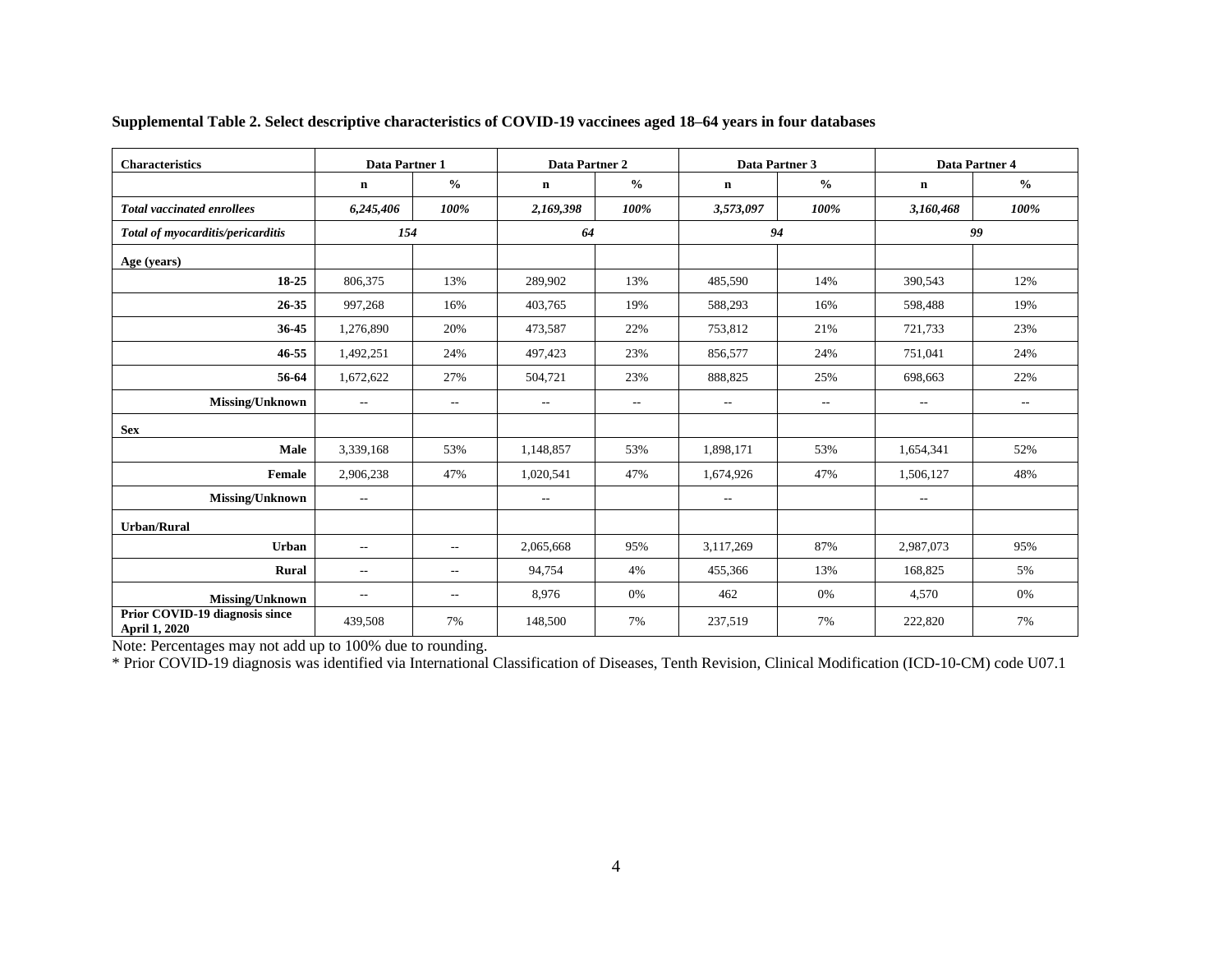### **Supplemental Table 3 (corresponding to Figure 1). Observed and expected number of myocarditis/pericarditis events within 1–7 days following**

**vaccination and O/E Ratios by brand, age, gender, and database** 

|                   | <b>BNT162b2</b> |                         |              |                                |                              |                  | mRNA-1273 |             |                                           |                              |  |
|-------------------|-----------------|-------------------------|--------------|--------------------------------|------------------------------|------------------|-----------|-------------|-------------------------------------------|------------------------------|--|
|                   |                 | <b>Number of events</b> |              | Rate (per 100,000 person-days) |                              | Number of events |           |             | <b>Rate (per 100,000)</b><br>person-days) |                              |  |
|                   | $\mathbf 0$     | ${\bf E}$               | $\mathbf{o}$ | ${\bf E}$                      | <b>O/E</b> Ratio<br>[95% CI] | $\mathbf 0$      | E         | $\mathbf 0$ | ${\bf E}$                                 | <b>O/E</b> Ratio<br>[95% CI] |  |
| $18-25$ years     |                 |                         |              |                                |                              |                  |           |             |                                           |                              |  |
| Data Partner 2    |                 |                         |              |                                |                              |                  |           |             |                                           |                              |  |
| Any dose (Male)   | 11              | $1 - 02$                | 1.07         | 0.10                           | $10.74$ [5.36, 19.21]        | 5                | 0.55      | 0.90        | 0.10                                      | $9.07$ [ $2.95,21.17$ ]      |  |
| Any dose (Female) | 2               | 0.53                    | 0.17         | 0.04                           | $3.78$ [0.46,13.66]          | 3                | 0.28      | 0.48        | 0.04                                      | $10.83$ $[2.23,31.64]$       |  |
| Data Partner 3    |                 |                         |              |                                |                              |                  |           |             |                                           |                              |  |
| Any dose (Male)   | 18              | 1.86                    | 1.06         | 0.11                           | $9.69$ [5.74,15.31]          | 10               | $1-00$    | 1.09        | 0.11                                      | 9.97 [4.78,18.33]            |  |
| Any dose (Female) | $\overline{4}$  | 0.89                    | 0.20         | 0.04                           | $4.47$ [ $1.22, 11.45$ ]     | $\overline{2}$   | 0.47      | 0.19        | 0.04                                      | $4.21$ [0.51,15.21]          |  |
| Data Partner 4    |                 |                         |              |                                |                              |                  |           |             |                                           |                              |  |
| Any dose (Male)   | $10\,$          | 2.08                    | 0.73         | 0.15                           | $4.80$ [ $2.30, 8.82$ ]      | 14               | 1.05      | 2.01        | 0.15                                      | 13.30 [7.27,22.31]           |  |
| Any dose (Female) | 9               | 0.97                    | 0.54         | 0.06                           | $9.28$ [4.24,17.62]          | $\mathbf{1}$     | 0.49      | 0.12        | 0.06                                      | $2.06$ [0.05,11.48]          |  |
| $26 - 35$ years   |                 |                         |              |                                |                              |                  |           |             |                                           |                              |  |
| Data Partner 2    |                 |                         |              |                                |                              |                  |           |             |                                           |                              |  |
| Any dose (Male)   | 5               | 1.30                    | 0.35         | 0.09                           | $3.85$ [ $1.25, 8.97$ ]      | $\mathfrak{Z}$   | 0.74      | 0.37        | 0.09                                      | $4.06$ [ $0.84, 11.85$ ]     |  |
| Any dose (Female) | $\mathbf{1}$    | 0.75                    | 0.06         | 0.05                           | $1.33$ [0.03,7.40]           | $\mathbf{1}$     | 0.39      | 0.12        | 0.05                                      | $2.56$ [0.06,14.25]          |  |
| Data Partner 3    |                 |                         |              |                                |                              |                  |           |             |                                           |                              |  |
| Any dose (Male)   | 9               | 2.09                    | 0.44         | 0.10                           | $4.30$ [ $1.96, 8.16$ ]      | 6                | 1.23      | 0.50        | 0.10                                      | $4.89$ [ $1.80$ , $10.65$ ]  |  |
| Any dose (Female) | $\mathbf{1}$    | 1.07                    | 0.04         | 0.05                           | $0.93$ [ $0.02,5.19$ ]       | $\overline{0}$   | 0.61      | 0.00        | 0.05                                      | 0.00[0.00, 6.05]             |  |
| Data Partner 4    |                 |                         |              |                                |                              |                  |           |             |                                           |                              |  |
| Any dose (Male)   | 12              | 3.09                    | 0.56         | 0.14                           | $3.88$ [ $2.00, 6.77$ ]      | $\tau$           | 1.69      | 0.60        | 0.14                                      | $4.14$ [1.67,8.54]           |  |
| Any dose (Female) | $\mathbf{1}$    | 1.45                    | 0.04         | 0.06                           | 0.69[0.02, 3.85]             | $\mathbf{1}$     | 0.75      | 0.08        | 0.06                                      | $1.34$ [0.03,7.47]           |  |
| 36-45 years       |                 |                         |              |                                |                              |                  |           |             |                                           |                              |  |
| Data Partner 2    |                 |                         |              |                                |                              |                  |           |             |                                           |                              |  |
| Any dose (Male)   | 3               | 1.77                    | 0.18         | 0.10                           | $1.70$ [0.35,4.97]           | $\overline{2}$   | $1 - 02$  | 0.21        | 0.10                                      | $1.97$ [0.24,7.11]           |  |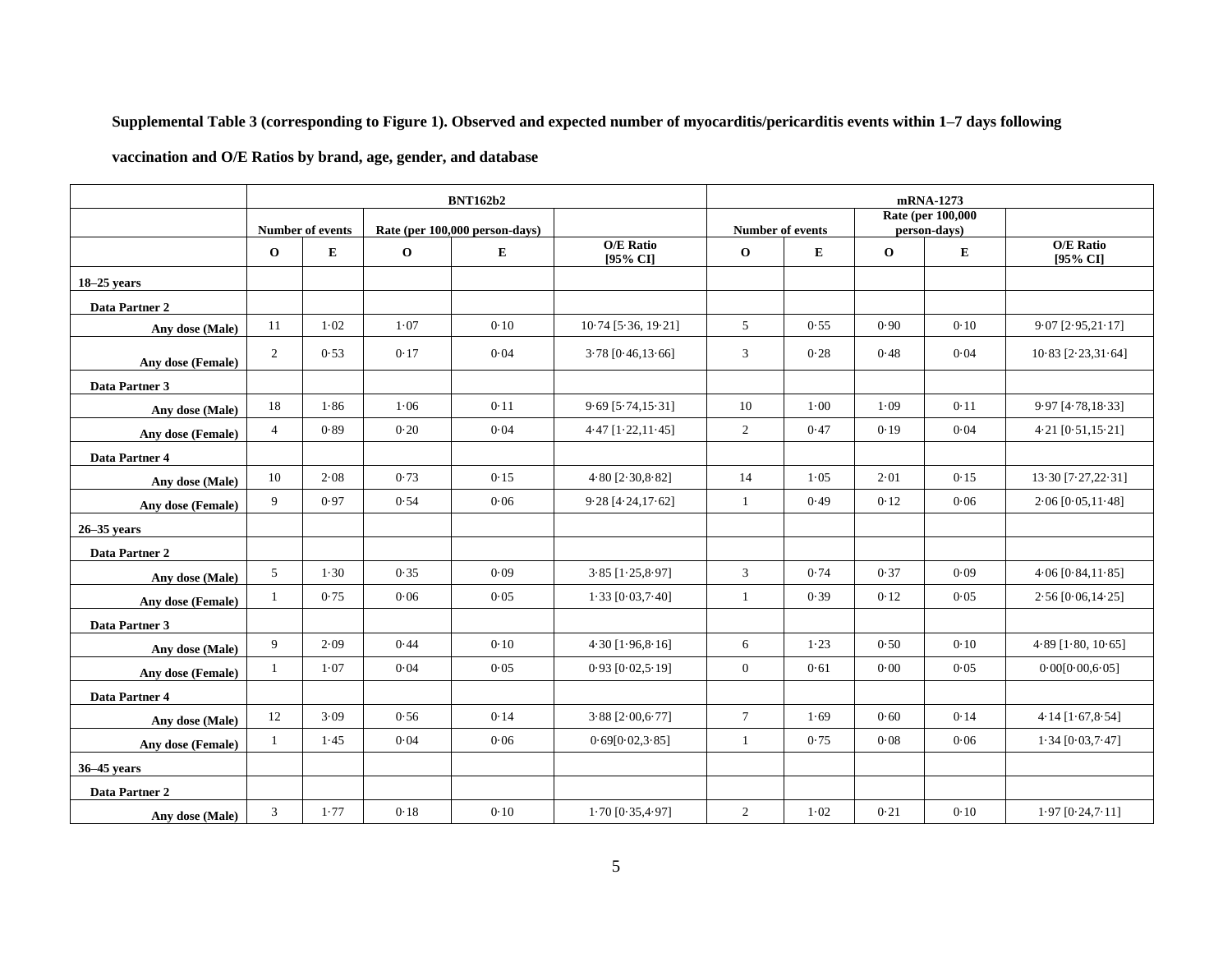|                   | <b>BNT162b2</b> |                  |              |                                |                              |                         | mRNA-1273 |             |                                           |                              |  |
|-------------------|-----------------|------------------|--------------|--------------------------------|------------------------------|-------------------------|-----------|-------------|-------------------------------------------|------------------------------|--|
|                   |                 | Number of events |              | Rate (per 100,000 person-days) |                              | <b>Number of events</b> |           |             | <b>Rate (per 100,000)</b><br>person-days) |                              |  |
|                   | $\mathbf 0$     | E                | $\mathbf{o}$ | E                              | <b>O/E Ratio</b><br>[95% CI] | $\mathbf{o}$            | E         | $\mathbf 0$ | ${\bf E}$                                 | <b>O/E Ratio</b><br>[95% CI] |  |
| Any dose (Female) | 6               | 1.41             | 0.31         | 0.07                           | $4.26$ [ $1.56, 9.27$ ]      | $\mathbf{0}$            | 0.79      | 0.00        | 0.07                                      | 0.00 [0.00, 4.69]            |  |
| Data Partner 3    |                 |                  |              |                                |                              |                         |           |             |                                           |                              |  |
| Any dose (Male)   | 6               | 2.63             | 0.23         | 0.10                           | $2.28$ [0.84,4.97]           | 6                       | 1.61      | 0.37        | 0.10                                      | $3.72$ $[1.37, 8.10]$        |  |
| Any dose (Female) | $\overline{2}$  | 1.98             | 0.07         | 0.07                           | $1.01$ [0.12,3.65]           | $\mathbf{0}$            | 1.19      | 0.00        | 0.07                                      | $0.00$ [ $0.00, 3.09$ ]      |  |
| Data Partner 4    |                 |                  |              |                                |                              |                         |           |             |                                           |                              |  |
| Any dose (Male)   | 3               | 3.65             | 0.12         | 0.14                           | $0.82$ [ $0.17,2.40$ ]       | 6                       | 2.07      | 0.41        | 0.14                                      | $2.90$ [ $1.07,6.32$ ]       |  |
| Any dose (Female) | 5 <sup>5</sup>  | 2.25             | 0.17         | 0.08                           | $2.22$ [0.72,5.18]           | $\mathbf{0}$            | $1 - 23$  | 0.00        | 0.08                                      | $0.00$ [ $0.00, 3.01$ ]      |  |
| $46 - 55$ years   |                 |                  |              |                                |                              |                         |           |             |                                           |                              |  |
| Data Partner 2    |                 |                  |              |                                |                              |                         |           |             |                                           |                              |  |
| Any dose (Male)   | $\overline{c}$  | 2.34             | 0.11         | 0.13                           | $0.85$ [ $0.10,3.09$ ]       | $\sqrt{2}$              | 1.44      | 0.19        | 0.13                                      | $1.39$ [ $0.17,5.01$ ]       |  |
| Any dose (Female) | 3               | 1.80             | 0.15         | 0.09                           | $1.66$ [0.34,4.86]           | $\overline{2}$          | 1.09      | 0.17        | 0.09                                      | $1.83$ [0.22,6.60]           |  |
| Data Partner 3    |                 |                  |              |                                |                              |                         |           |             |                                           |                              |  |
| Any dose (Male)   | $\overline{4}$  | 3.40             | 0.14         | 0.12                           | $1.18$ [0.32,3.02]           | $\overline{2}$          | 2.24      | 0.10        | 0.12                                      | $0.89$ [ $0.11, 3.23$ ]      |  |
| Any dose (Female) | $\mathbf{1}$    | 2.89             | 0.03         | 0.09                           | $0.35$ [ $0.01, 1.93$ ]      | 6                       | 1.90      | 0.28        | 0.09                                      | $3.16$ [1.16, 6.88]          |  |
| Data Partner 4    |                 |                  |              |                                |                              |                         |           |             |                                           |                              |  |
| Any dose (Male)   | 5               | 3.78             | 0.19         | 0.14                           | $1.32$ [0.43,3.09]           | $\mathbf{1}$            | 2.26      | 0.06        | 0.14                                      | $0.44$ [ $0.01$ , $2.46$ ]   |  |
| Any dose (Female) | $\tau$          | 2.62             | 0.24         | 0.09                           | $2.67$ [ $1.07,5.50$ ]       | $\mathbf{1}$            | 1.52      | 0.06        | 0.09                                      | $0.66$ [ $0.02, 3.66$ ]      |  |
| 56–64 vears       |                 |                  |              |                                |                              |                         |           |             |                                           |                              |  |
| Data Partner 2    |                 |                  |              |                                |                              |                         |           |             |                                           |                              |  |
| Any dose (Male)   | 3               | 2.79             | 0.18         | 0.16                           | $1.08$ [0.22, $3.15$ ]       | $\mathbf{1}$            | 1.94      | 0.08        | 0.16                                      | $0.52$ [ $0.01, 2.88$ ]      |  |
| Any dose (Female) | 8               | 2.18             | 0.43         | 0.12                           | $3.67$ [1.58,7.23]           | $\mathbf{1}$            | 1.50      | 0.08        | 0.12                                      | $0.67$ [ $0.02, 3.72$ ]      |  |
| Data Partner 3    |                 |                  |              |                                |                              |                         |           |             |                                           |                              |  |
| Any dose (Male)   | 5               | 4.52             | 0.17         | 0.15                           | $1.11$ [0.36,2.58]           | $\mathfrak{Z}$          | 3.35      | 0.14        | 0.15                                      | $0.90$ [ $0.18$ , $2.62$ ]   |  |
| Any dose (Female) | 5 <sup>5</sup>  | 3.49             | 0.16         | 0.11                           | $1.43$ [0.47, $3.35$ ]       | $\overline{4}$          | 2.60      | 0.17        | 0.11                                      | $1.54$ [0.42,3.94]           |  |
| Data Partner 4    |                 |                  |              |                                |                              |                         |           |             |                                           |                              |  |
| Any dose (Male)   | 5 <sup>5</sup>  | 4.18             | 0.21         | 0.18                           | 1.20 [0.39, 2.79]            | $\overline{4}$          | 2.78      | 0.25        | 0.18                                      | $1.44$ [0.39,3.69]           |  |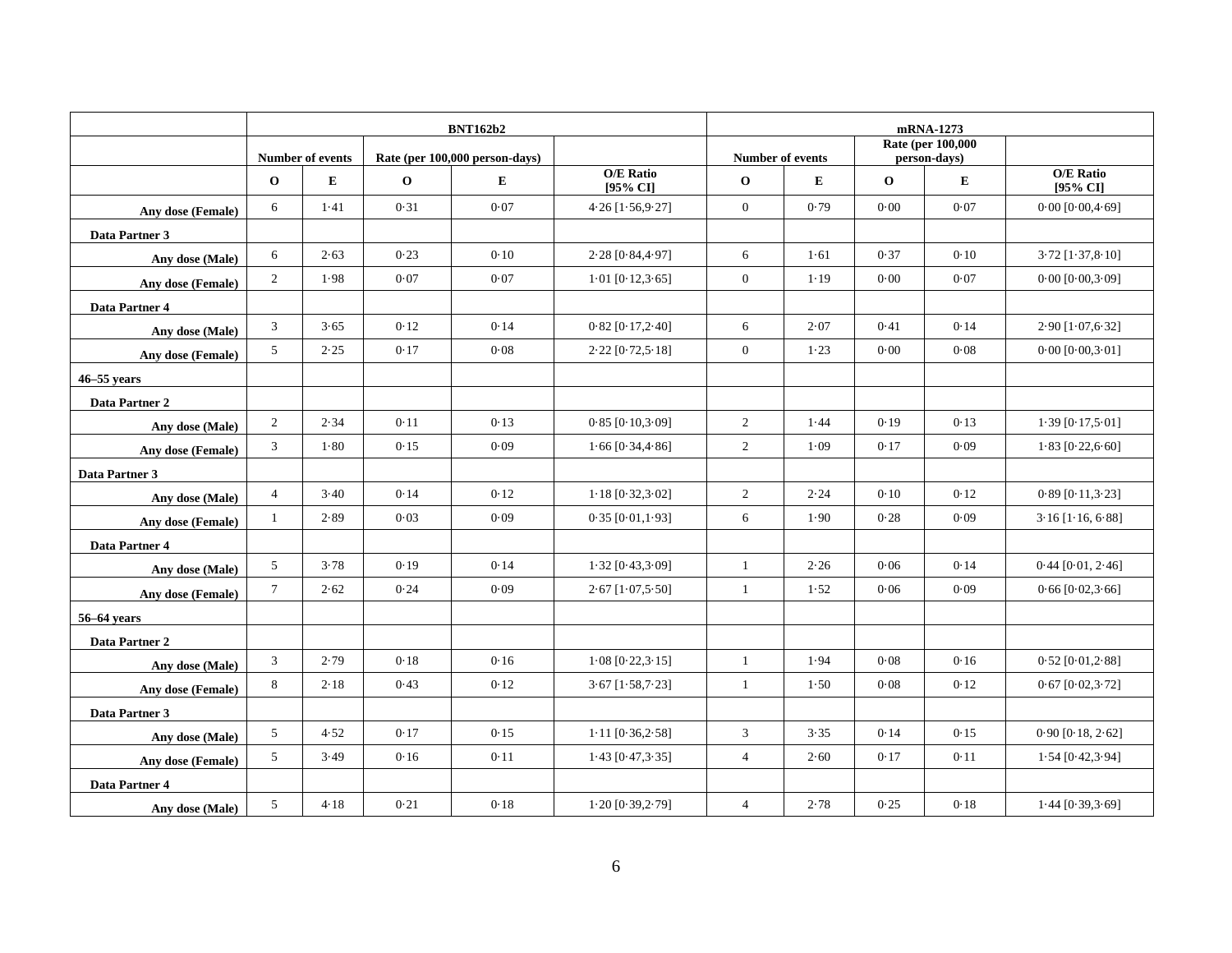|                   |                         |       |                                | <b>BNT162b2</b> |                              |                  | mRNA-1273 |                                           |      |                                  |  |  |
|-------------------|-------------------------|-------|--------------------------------|-----------------|------------------------------|------------------|-----------|-------------------------------------------|------|----------------------------------|--|--|
|                   | <b>Number of events</b> |       | Rate (per 100,000 person-days) |                 |                              | Number of events |           | <b>Rate (per 100,000)</b><br>person-days) |      |                                  |  |  |
|                   | $\mathbf{o}$            | E     | $\mathbf{o}$                   | E               | <b>O/E Ratio</b><br>[95% CI] | $\mathbf 0$      | E         | $\mathbf{o}$                              | E    | O/E Ratio<br>$[95\% \text{ CI}]$ |  |  |
| Any dose (Female) | 5                       | 2.91  | 0.20                           | 0.12            | $1.72$ [0.56,4.01]           | $\overline{2}$   | 1.90      | 0.12                                      | 0.12 | $1.05$ [0.13,3.80]               |  |  |
| Overall           |                         |       |                                |                 |                              |                  |           |                                           |      |                                  |  |  |
| Data Partner 2    |                         |       |                                |                 |                              |                  |           |                                           |      |                                  |  |  |
| Any dose (Male)   | 24                      | 9.05  | 0.32                           | 0.12            | $2.65$ [1.70,3.94]           | 13               | 5.48      | 0.28                                      | 0.12 | $2.37$ [1.26,4.06]               |  |  |
| Any dose (Female) | 20                      | 6.58  | 0.23                           | 0.08            | $3.04$ [ $1.86, 4.70$ ]      | 7                | 3.85      | 0.14                                      | 0.08 | $1.82$ [0.73,3.75]               |  |  |
| Data Partner 3    |                         |       |                                |                 |                              |                  |           |                                           |      |                                  |  |  |
| Any dose (Male)   | 42                      | 14.32 | 0.34                           | 0.12            | $2.93$ [ $2.11, 3.96$ ]      | 27               | 9.16      | 0.35                                      | 0.12 | $2.95$ [1.94,4.29]               |  |  |
| Any dose (Female) | 13                      | 10.17 | 0.09                           | 0.07            | $1.28$ [0.68,2.19]           | 12               | 6.43      | 0.14                                      | 0.07 | $1.87$ [0.96,3.26]               |  |  |
| Data Partner 4    |                         |       |                                |                 |                              |                  |           |                                           |      |                                  |  |  |
| Any dose (Male)   | 35                      | 16.80 | 0.31                           | 0.15            | $2.08$ [1.45,2.90]           | 32               | 9.80      | 0.49                                      | 0.15 | $3.27$ [ $2.23,4.61$ ]           |  |  |
| Any dose (Female) | 27                      | 10.13 | 0.22                           | 0.08            | $2.67$ [1.76,3.88]           | 5                | 5.71      | 0.07                                      | 0.08 | $0.88$ [ $0.28, 2.04$ ]          |  |  |

O=Observed rate after vaccination in the databases; E=Expected rate in the absence of vaccination, i.e., incidence rates estimated within each database in 2019 stratified by sex and age; Expected rate is not available in Data Partner 1 as the database population is a subset of the whole population having observed biologics use or meeting other inclusion criteria. CI=confidence interval;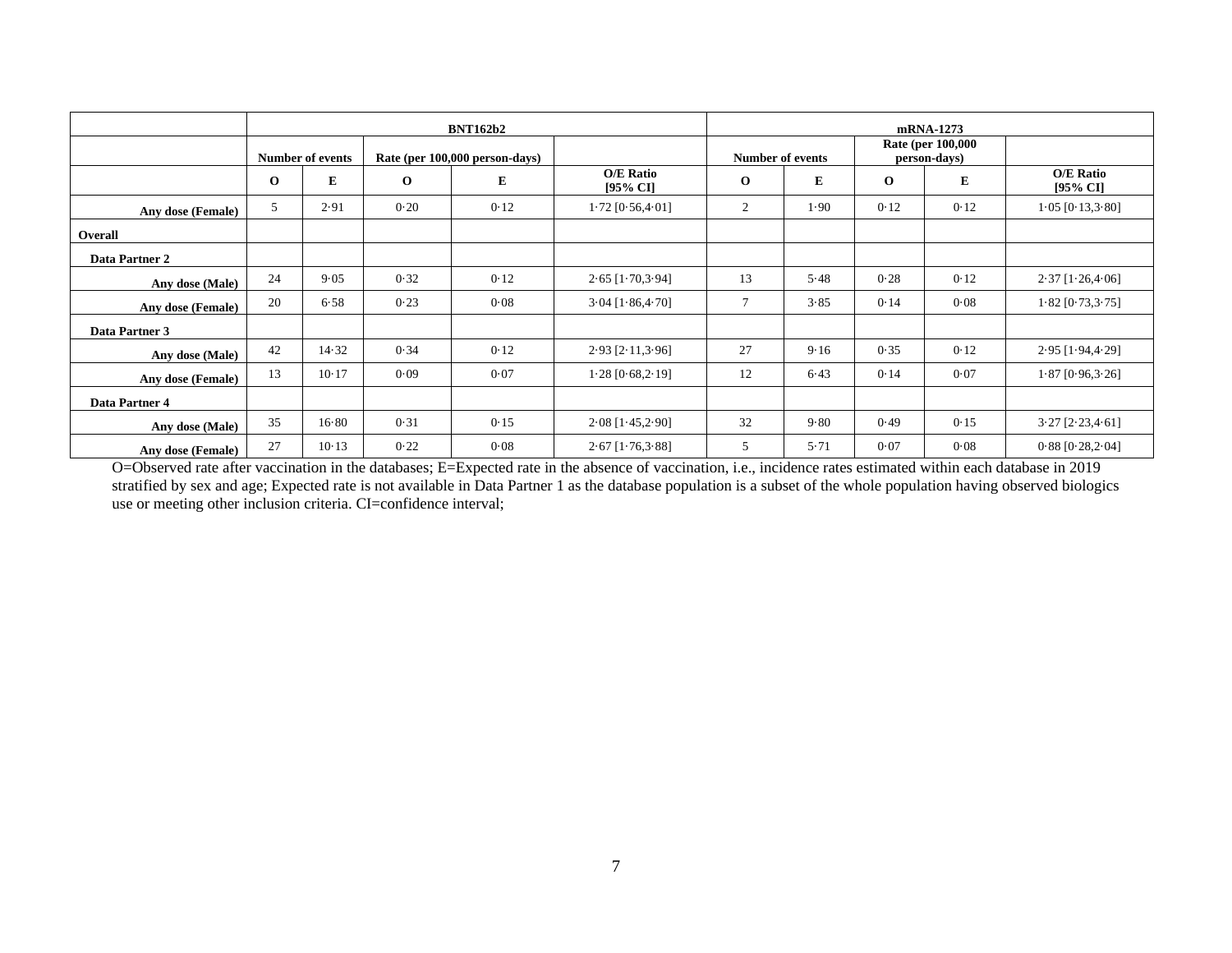**Supplemental Table 4. Observed and expected number of myocarditis/pericarditis events within 1–7 days following vaccination and O/E Ratios among** 

|                |                |                         |              | <b>BNT162b2</b>                |                           | mRNA-1273    |                         |                                    |      |                           |  |
|----------------|----------------|-------------------------|--------------|--------------------------------|---------------------------|--------------|-------------------------|------------------------------------|------|---------------------------|--|
|                |                | <b>Number of events</b> |              | Rate (per 100,000 person-days) |                           |              | <b>Number of events</b> | Rate (per 100,000 person-<br>days) |      |                           |  |
|                | $\Omega$       | E                       | $\mathbf{o}$ | E                              | <b>O/E Ratio [95% CI]</b> | $\Omega$     | E                       | $\mathbf{o}$                       | E    | <b>O/E Ratio [95% CI]</b> |  |
| Data Partner 2 |                |                         |              |                                |                           |              |                         |                                    |      |                           |  |
| Dose 1         |                | 0.57                    | 0.18         | 0.10                           | $1.76$ [0.04,9.83]        |              | 0.31                    | 0.32                               | 0.10 | $3.22$ [0.08,17.96]       |  |
| Dose 2         | 10             | 0.46                    | 2.17         | 0.10                           | $21.85$ [10.48,40.18]     | 4            | 0.24                    | 1.65                               | 0.10 | $16.61$ [4.53,42.54]      |  |
| Any Dose       | 11             | $1 - 02$                | 1.07         | 0.10                           | $10.74$ [5.36, 19.21]     | 5            | 0.55                    | 0.90                               | 0.10 | $9.07$ [ $2.95,21.17$ ]   |  |
| Data Partner 3 |                |                         |              |                                |                           |              |                         |                                    |      |                           |  |
| Dose 1         | 5              | $1-03$                  | 0.53         | 0.11                           | $4.83$ [ $1.57,11.28$ ]   | 3            | 0.57                    | 0.57                               | 0.11 | $5.27$ [1.09, 15.40]      |  |
| Dose 2         | 13             | 0.82                    | 1.72         | 0.11                           | 15.77 [8.40,26.97]        | $\mathbf{r}$ | 0.43                    | 1.76                               | 0.11 | $16.13$ [6.49,33.24]      |  |
| Any Dose       | 18             | 1.86                    | 1.06         | 0.11                           | $9.69$ [5.74,15.31]       | 10           | $1-00$                  | 1.09                               | 0.11 | $9.97$ [4.78,18.33]       |  |
| Data Partner 4 |                |                         |              |                                |                           |              |                         |                                    |      |                           |  |
| Dose 1         | $\overline{c}$ | $1 - 15$                | 0.26         | 0.15                           | $1.74$ [0.21,6.28]        | 4            | 0.59                    | 1.03                               | 0.15 | $6.80$ [1.85,17.40]       |  |
| Dose 2         | 8              | 0.93                    | 1.30         | 0.15                           | $8.57$ [ $3.70, 16.89$ ]  | 10           | 0.46                    | 3.26                               | 0.15 | 21.53 [10.33,39.60]       |  |
| Any Dose       | 10             | 2.08                    | 0.73         | 0.15                           | $4.80$ [ $2.30,8.82$ ]    | 14           | 1.05                    | 2.01                               | 0.15 | $13.30$ [7.27,22.31]      |  |

**males 18–25 years by brand, dose number, and database\*\***

\*\* Data Partner 1 observed versus expected rates are not displayed due to background rates in this data partner only being estimated among a select population; O=Observed rate after vaccination in the databases; E=Expected rate in the absence of vaccination, i.e., incidence rates estimated within each database in 2019 stratified by sex and age; Expected rate is not available in Data Partner 1 as the database population is a subset of the whole population having observed biologics use or meeting other inclusion criteria; CI=confidence interval;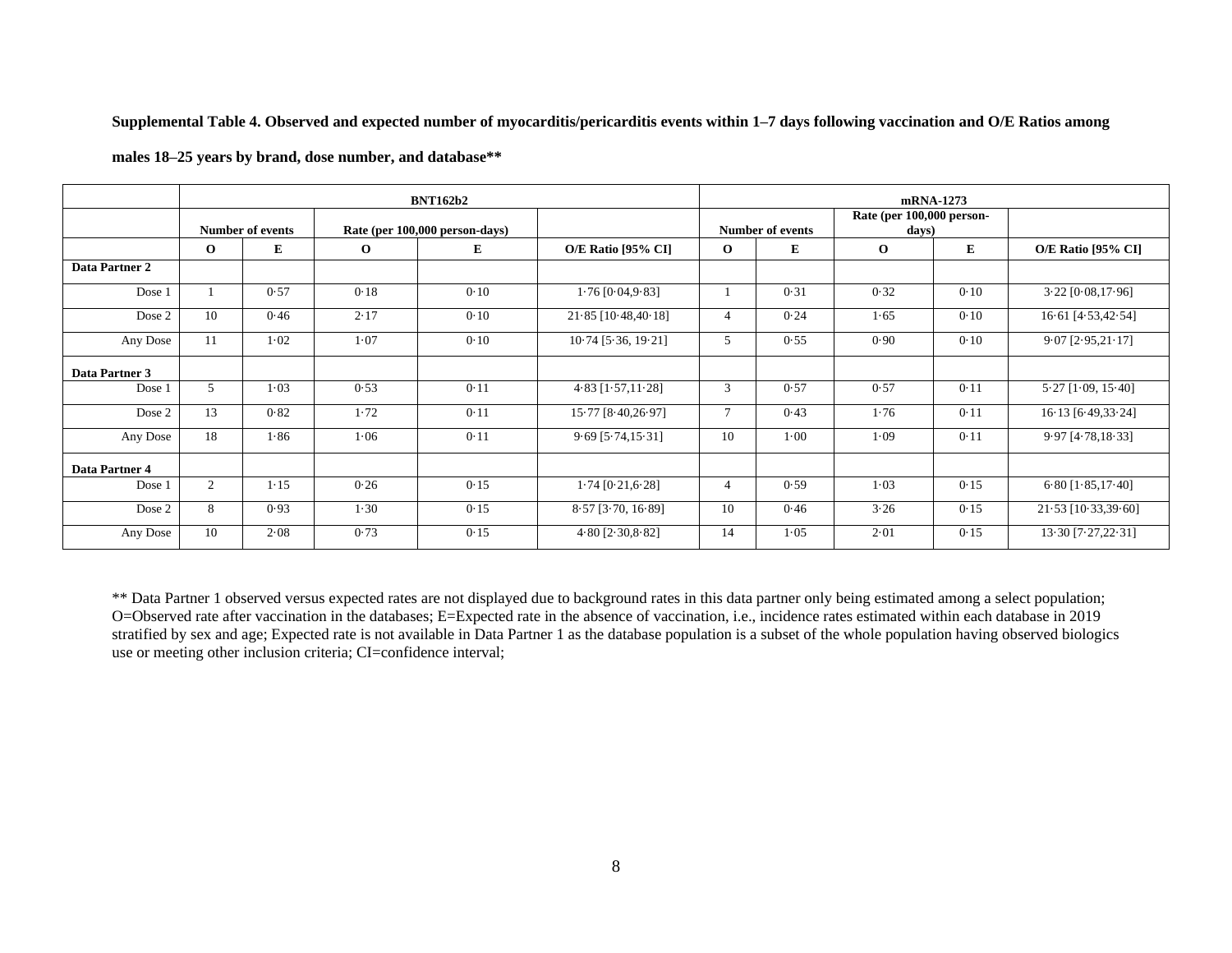| Supplemental Table 5. Direct head-to-head comparison of mRNA-1273 and BNT162b2, incidence rates (IRs) and incidence rate ratios (IRRs) |
|----------------------------------------------------------------------------------------------------------------------------------------|
|----------------------------------------------------------------------------------------------------------------------------------------|

|                       | <b>BNT162b2</b>            |                              |                                                 |                            | mRNA-1273                    | mRNA-1273 vs. BNT162b2                    |                         |                              |
|-----------------------|----------------------------|------------------------------|-------------------------------------------------|----------------------------|------------------------------|-------------------------------------------|-------------------------|------------------------------|
|                       | Number of<br>vaccine doses | Number of<br>observed events | IR per 100, 000<br>person-days[95%<br><b>CI</b> | Number of<br>vaccine doses | Number of<br>observed events | IR per 100,000<br>person-days<br>[95% CI] | IRR [95% CI]            | Excess Risk [95% CI]         |
| Data Partner 1        |                            |                              |                                                 |                            |                              |                                           |                         |                              |
| Any dose              | 537504                     | 11                           | $0.27$ [ $0.14, 0.50$ ]                         | 254242                     | $7\phantom{.0}$              | $0.40$ [ $0.20, 0.80$ ]                   | $1.48$ [0.60, $3.63$ ]  | $9.05$ [-16.30,34.40]        |
| Dose 1                | 298625                     | 3                            | $0.11$ [ $0.04, 0.36$ ]                         | 140287                     | 3                            | $0.28$ [ $0.09, 0.87$ ]                   | $2.46$ [0.49,12.22]     | $11.46$ [-19.90, 42.81]      |
| Dose 2                | 238879                     | 8                            | $0.49$ [ $0.24,1.00$ ]                          | 113955                     | $\overline{4}$               | $0.54$ [ $0.20,1.43$ ]                    | $1.10$ [0.33,3.66]      | $3.34$ [-48.79,55.46]        |
| <b>Data Partner 2</b> |                            |                              |                                                 |                            |                              |                                           |                         |                              |
| Any dose              | 184986                     | $\overline{2}$               | $0.15$ [ $0.04, 0.58$ ]                         | 94998                      | 3                            | $0.43$ [ $0.13,1.38$ ]                    | 2.90 [0.5, 16.74]       | 19.52 [-30.21,69.26]         |
| Dose 1                | 101866                     | 1                            | $0.11$ [ $0.02, 0.84$ ]                         | 52966                      | $\overline{1}$               | $0.23$ [ $0.03, 1.67$ ]                   | $2.00$ [0.12,32.13]     | $7.95$ [-59.51, 75.41]       |
| Dose 2                | 83120                      | 1                            | $0.18$ [ $0.03, 1.26$ ]                         | 42032                      | 2                            | $0.67$ [ $0.17,2.72$ ]                    | $3.80$ [0.34,41.94]     | $34.65$ [-75.76,145.06]      |
| Data Partner 3        |                            |                              |                                                 |                            |                              |                                           |                         |                              |
| Any dose              | 310127                     | $\overline{4}$               | $0.17$ [0.07,0.41]                              | 161650                     | 2                            | 0.18 [0.04, 0.71]                         | $1.06$ $[0.20, 5.73]$   | $0.70$ [-26.40,27.80]        |
| Dose 1                | 171200                     | $\overline{0}$               | $0.0$ [NE, NE]                                  | 90709                      |                              | $0.16$ [ $0.02, 1.15$ ]                   | NE [NE,NE]              | NE [NE,NE]                   |
| Dose 2                | 138927                     | 4                            | $0.34$ $[0.12, 0.99]$                           | 70941                      |                              | $0.18$ [ $0.03, 1.32$ ]                   | $0.53$ [ $0.06,4.78$ ]  | $-11.04$ [ $-70.02,47.95$ ]  |
| Data Partner 4        |                            |                              |                                                 |                            |                              |                                           |                         |                              |
| Any dose              | 253007                     | 9                            | $0.51$ $[0.27, 0.97]$                           | 127254                     |                              | $0.12$ [ $0.02, 0.85$ ]                   | $0.23$ [ $0.03,1.85$ ]  | $-27.66$ [ $-68.32,13.01$ ]  |
| Dose 1                | 141603                     | $\overline{2}$               | $0.20$ [ $0.05, 0.82$ ]                         | 72107                      | $\overline{0}$               | $0.00$ [NE,NE]                            | $0.00$ [NE,NE]          | NE [NE,NE]                   |
| Dose 2                | 111404                     | $7\overline{ }$              | $0.89$ [ $0.42,1.89$ ]                          | 55147                      | $\overline{1}$               | $0.25$ [ $0.04, 1.82$ ]                   | $0.29$ [ $0.04, 2.34$ ] | $-44.26$ [ $-127.06,38.53$ ] |
| <b>Meta-Analysis</b>  |                            |                              |                                                 |                            |                              |                                           |                         |                              |
| Any dose              | 1285624                    | 26                           | $0.28$ [ $0.16, 0.48$ ]                         | 638144                     | 13                           | $0.33$ [0.19,0.56]                        | $1.21$ [0.52,2.81]      | $3.67$ [-10.60,17.94]        |
| Dose 1                | 713294                     | 6                            | $0.11$ $[0.04, 0.31]$                           | 356069                     | 5                            | $0.26$ [ $0.10, 0.71$ ]                   | $2.33$ [0.58,9.36]      | $10.51$ [-13.15,34.18]       |
| Dose 2                | 572330                     | 20                           | $0.52$ [ $0.31, 0.88$ ]                         | 282057                     | 8                            | $0.45$ [ $0.23, 0.91$ ]                   | $0.91$ $[0.38,2.19]$    | $-4.84$ [ $-43.23,33.55$ ]   |

**comparing the risk of myocarditis/pericarditis following 1–7 days of vaccination, for females aged 18–25 years by brand, dose number, and database**

CI=confidence interval; IR=incidence rate; IRR=incidence rate ratio; NE=not estimated.

Excess Risk = Difference in incident cases per million doses between mRNA-1273 and BNT162b2 (reference) based on adjusted incidence rates, assuming 7 days at risk.

Any dose models adjusted for urban/rural residency status (Data Partner 2, Data Partner 3, Data Partner 4), COVID-19 diagnosis prior to vaccination (Data Partner 1, Data Partner 2, Data Partner 4), and week of vaccination (all databases). Dose 1 models adjusted for COVID-19 prior to vaccination (Data Partner 1,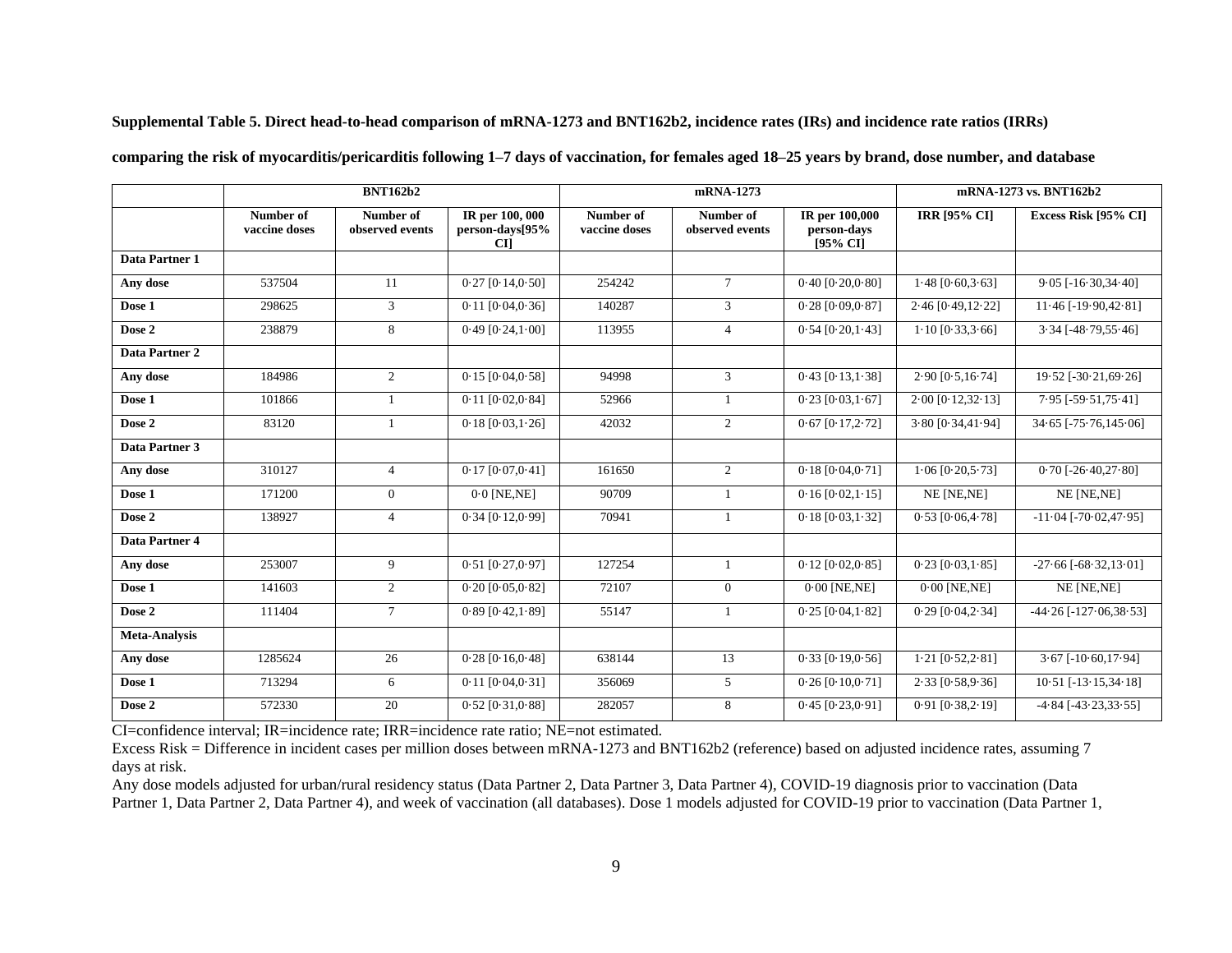Data Partner 2), urban/rural residency status (Data Partner 3), and week of vaccination (all databases). Dose 2 models adjusted for urban/rural residency status (Data Partner 2, Data Partner 4), COVID-19 prior to vaccination (Data Partner 2, Data Partner 4), and week of vaccination (all databases).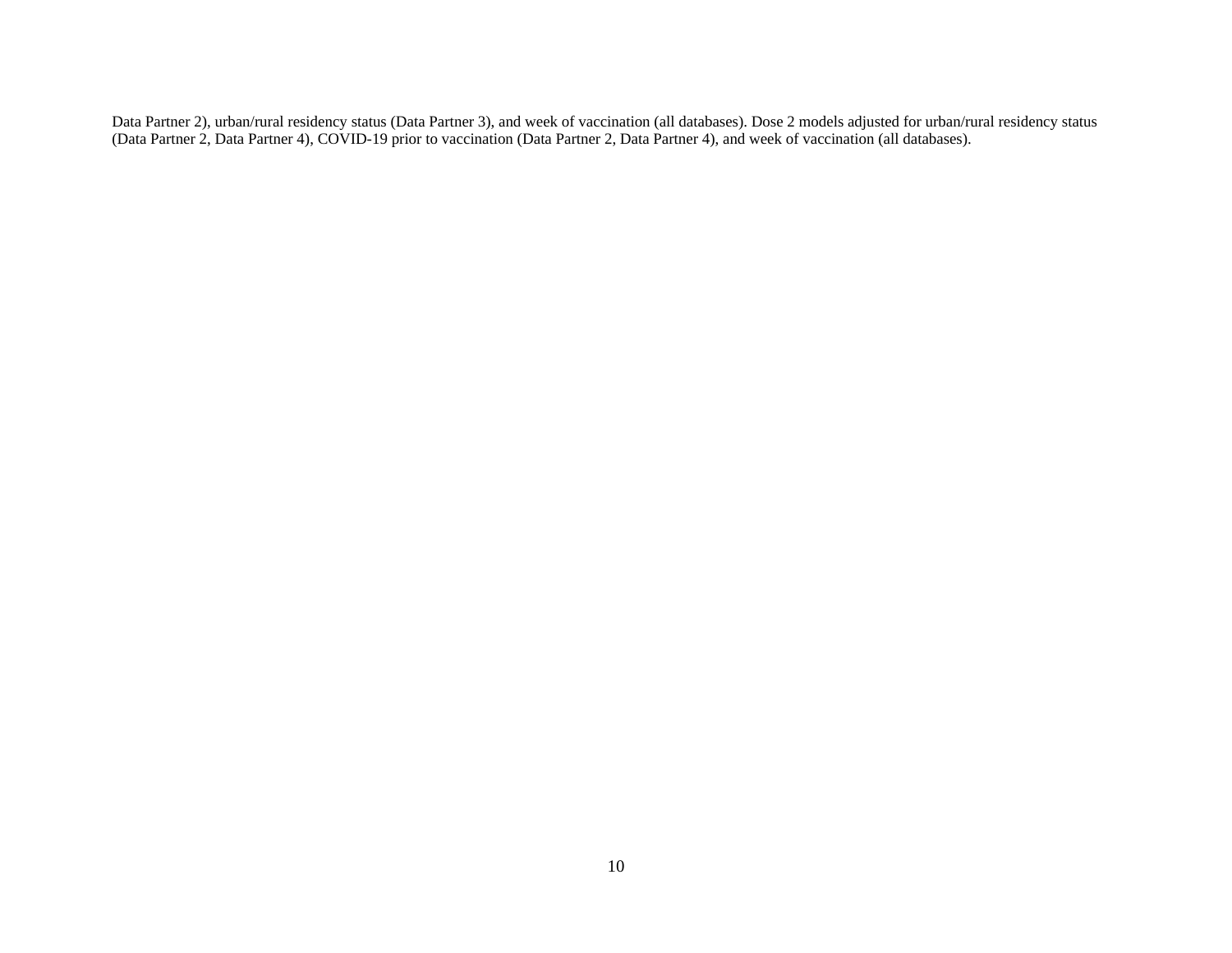**Supplemental Table 6. Direct head-to-head comparison of mRNA-1273 and BNT162b2, incidence rates (IRs) and incidence rate ratios (IRRs)** 

|                      | <b>BNT162b2</b>            |                              |                                               |                            | mRNA-1273                    | mRNA-1273 vs. BNT162b2                    |                         |                            |
|----------------------|----------------------------|------------------------------|-----------------------------------------------|----------------------------|------------------------------|-------------------------------------------|-------------------------|----------------------------|
|                      | Number of<br>vaccine doses | Number of<br>observed events | IR per 100, 000<br>person-days<br>$[95\%$ CI] | Number of<br>vaccine doses | Number of<br>observed events | IR per 100,000<br>person-days<br>[95% CI] | <b>IRR [95% CI]</b>     | Excess Risk [95% CI]       |
| Data Partner 1       |                            |                              |                                               |                            |                              |                                           |                         |                            |
| Any dose             | 964263                     | 34                           | $0.49$ [ $0.32, 0.75$ ]                       | 534213                     | 24                           | $0.67$ [ $0.44$ , $1.03$ ]                | $1.37$ [0.75,2.51]      | $12.74$ [-9.26,34.75]      |
| Dose 1               | 534287                     | $\tau$                       | $0.19$ [ $0.09, 0.40$ ]                       | 291979                     | $\overline{4}$               | $0.21$ [ $0.08, 0.56$ ]                   | $1.11$ $[0.32, 3.80]$   | $1.40$ [-18.98,21.78]      |
| Dose 2               | 429976                     | 27                           | $0.90$ [ $0.61,1.33$ ]                        | 242234                     | 20                           | $1.24$ [0.80,1.92]                        | $1.37$ [0.77, $2.45$ ]  | $23.55$ [-22.00,69.09]     |
| Data Partner 2       |                            |                              |                                               |                            |                              |                                           |                         |                            |
| Any dose             | 378025                     | 16                           | $0.59$ [ $0.33,1.05$ ]                        | 206861                     | 8                            | $0.56$ [ $0.27,1.17$ ]                    | $0.95$ [ $0.37,2.42$ ]  | $-2.00$ [ $-37.70,33.70$ ] |
| Dose 1               | 207639                     | $\overline{2}$               | $0.14$ [ $0.03, 0.56$ ]                       | 114264                     |                              | $0.13$ [ $0.02, 0.93$ ]                   | $0.96$ [ $0.09,10.61$ ] | $-0.40$ [ $-46.31,45.52$ ] |
| Dose 2               | 170386                     | 14                           | $1.21$ [0.71,2.07]                            | 92597                      | $\overline{7}$               | $1.13$ [0.54,2.38]                        | $0.93$ [ $0.38,2.31$ ]  | $-5.85$ [ $-80.59,68.88$ ] |
| Data Partner 3       |                            |                              |                                               |                            |                              |                                           |                         |                            |
| Any dose             | 580336                     | 27                           | $0.60$ [ $0.39, 0.90$ ]                       | 322397                     | 16                           | $0.66$ [ $0.40,1.10$ ]                    | $1.12$ [0.58,2.14]      | $4.84$ [-24.93,34.60]      |
| Dose 1               | 319620                     | 8                            | $0.33$ [ $0.16, 0.67$ ]                       | 179137                     | 6                            | $0.47$ [ $0.21,1.06$ ]                    | $1.44$ [0.50,4.18]      | $10.07$ [-25.57,45.71]     |
| Dose 2               | 260716                     | 19                           | $0.95$ [0.59, 1.53]                           | 143260                     | 10                           | $0.91$ [ $0.48,1.72$ ]                    | $0.96$ [ $0.45, 2.07$ ] | $-2.55$ [ $-54.27,49.18$ ] |
| Data Partner 4       |                            |                              |                                               |                            |                              |                                           |                         |                            |
| Any dose             | 535419                     | 22                           | $0.59$ [ $0.37, 0.97$ ]                       | 285457                     | 21                           | $1.11$ [0.68,1.80]                        | $1.86$ [0.94,3.70]      | $35.86$ [-3.62,75.34]      |
| Dose 1               | 298863                     | 6                            | $0.28$ [0.12,0.63]                            | 160218                     | $\overline{4}$               | $0.37$ [ $0.14, 0.98$ ]                   | $1.31$ [0.37,4.65]      | $6.06$ [-28.99,41.11]      |
| Dose 2               | 236556                     | 16                           | $1.00$ [0.61, 1.64]                           | 125239                     | 17                           | $2.02$ [1.25, $3.26$ ]                    | $2.02$ [1.02,4.01]      | $71.59$ [-4.48,147.66]     |
| <b>Meta-Analysis</b> |                            |                              |                                               |                            |                              |                                           |                         |                            |
| Any dose             | 2458043                    | 99                           | $0.56$ [ $0.44$ , $0.71$ ]                    | 1348928                    | 69                           | $0.75$ [0.57,0.99]                        | $1.33$ [0.94, $1.88$ ]  | 13.22 [-7.95,34.39]        |

**comparing the risk of myocarditis/pericarditis following 1–7 days of vaccination, for males aged 18–35 years by brand, dose number, and database**

CI=confidence interval; IR=incidence rate; IRR=incidence rate ratio.

Excess Risk = Difference in incident cases per million doses between mRNA-1273 and BNT162b2 (reference) based on adjusted incidence rates, assuming 7 days at risk.

Any dose models adjusted for urban/rural residency status (Data Partner 3, Data Partner 4), COVID-19 diagnosis prior to vaccination (all databases), and week of vaccination (all databases). Dose 1 models adjusted for urban/rural residency status (Data Partner 3), COVID-19 prior to vaccination (Data Partner 1, Data Partner 3, Data Partner 4), and week of vaccination (all databases). Dose 2 models adjusted for urban/rural residency status (Data Partner 3, Data Partner 4), COVID-19 prior to vaccination (all databases), and week of vaccination (all databases).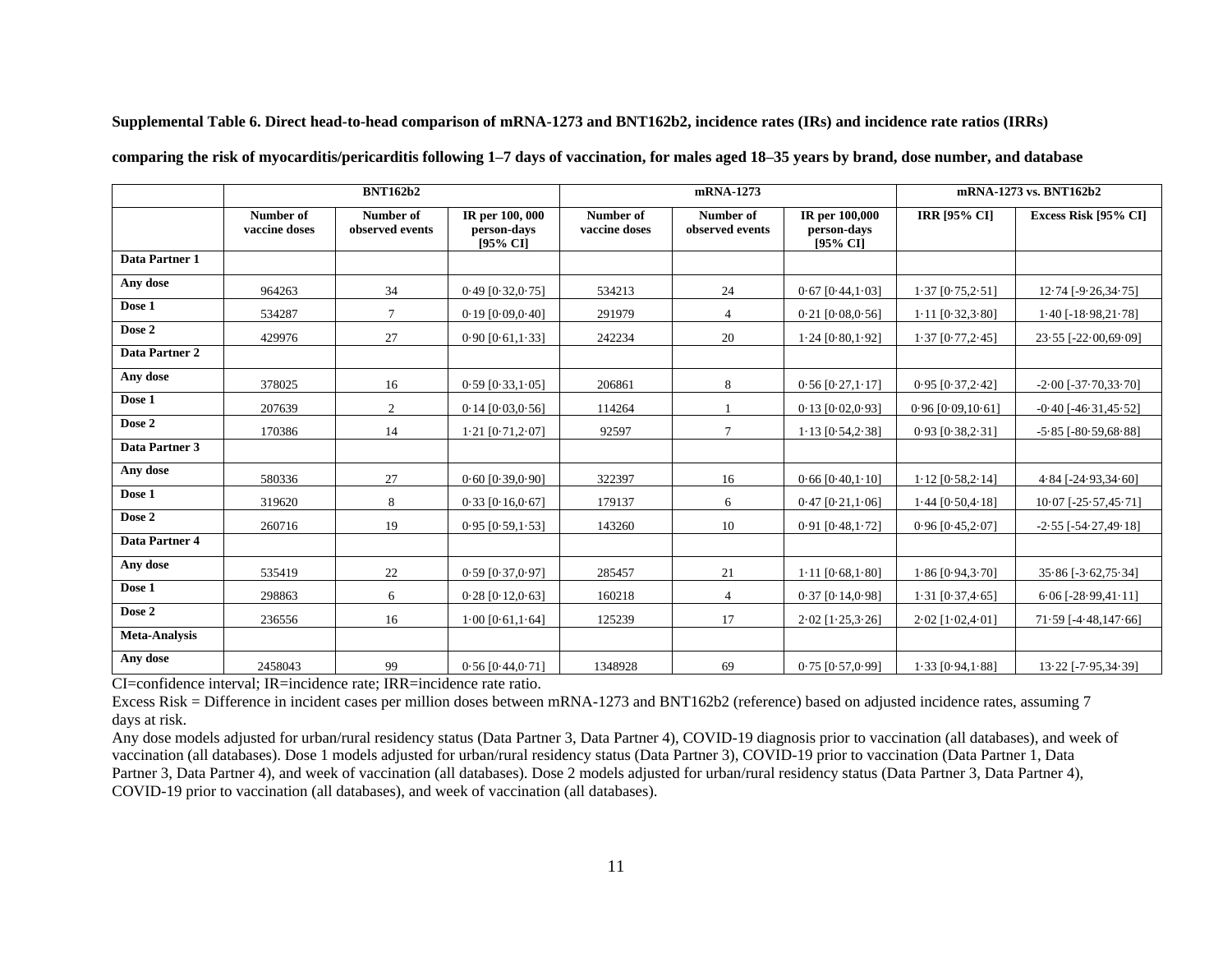**Supplemental Table 7. Direct head-to-head comparison of mRNA-1273 and BNT162b2, incidence rates (IRs) and incidence rate ratios (IRRs) comparing the risk of myocarditis/pericarditis restricted to IP and OP/ED events following 1–7 days of vaccination, for males aged 18–25 years by brand, dose number, and database** 

|                       | <b>BNT162b2</b>            |                              |                                            |                            | mRNA-1273                    | mRNA-1273 vs. BNT162b2                       |                         |                                   |
|-----------------------|----------------------------|------------------------------|--------------------------------------------|----------------------------|------------------------------|----------------------------------------------|-------------------------|-----------------------------------|
|                       | Number of<br>vaccine doses | Number of<br>observed events | IR per 100, 000<br>person-days<br>[95% CI] | Number of<br>vaccine doses | Number of<br>observed events | IR per 100,000<br>person-days<br>$[95\%$ CI] | <b>IRR [95% CI]</b>     | Excess Risk [95% CI]              |
| Data Partner 1        |                            |                              |                                            |                            |                              |                                              |                         |                                   |
| Any dose              | 449020                     | 18                           | $0.57$ [ $0.35, 0.94$ ]                    | 211821                     | 9                            | $0.64$ [ $0.33,1.25$ ]                       | $1.11$ $[0.48, 2.60]$   | $4.62$ [-32.47,41.70]             |
| Dose 1                | 250271                     | 3                            | $0.17$ [ $0.05, 0.53$ ]                    | 117192                     | 2                            | $0.26$ [ $0.06,1.03$ ]                       | $1.51$ [0.25,9.07]      | $6.04$ [-32.09, 44.17]            |
| Dose 2                | 198749                     | 15                           | $1.15$ [0.69, 1.91]                        | 94629                      | $7\phantom{.0}$              | $1.14$ [0.54,2.40]                           | $1.00$ [0.41,2.44]      | $-0.38$ [ $-77.74,76.97$ ]        |
| <b>Data Partner 2</b> |                            |                              |                                            |                            |                              |                                              |                         |                                   |
| Any dose              | 159435                     | 9                            | $0.81$ [0.43,1.52]                         | 84586                      | $\overline{4}$               | $0.70$ [0.29,1.69]                           | $0.87$ [ $0.29,2.57$ ]  | $-7.47$ [ $-75.18,60.23$ ]        |
| Dose 1                | 87769                      |                              | $0.17$ [ $0.02, 1.25$ ]                    | 47301                      |                              | $0.30$ [ $0.04, 2.29$ ]                      | $1.74$ [0.11,28.22]     | 8.95 [-93.19,111.09]              |
| Dose 2                | 71666                      | 8                            | $1.67$ [0.83, $3.3.37$ ]                   | 37285                      | 3                            | $1.22$ [0.39, $3.78$ ]                       | $0.73$ [ $0.19,2.75$ ]  | $-31.59$ [ $-177.67$ , $114.49$ ] |
| Data Partner 3        |                            |                              |                                            |                            |                              |                                              |                         |                                   |
| Any dose              | 262536                     | 12                           | $0.57$ [ $0.31,1.05$ ]                     | 139732                     | $\tau$                       | $0.64$ [ $0.34, 1.22$ ]                      | $1.12$ [0.46,2.74]      | $4.94$ [ $-40.20$ , $50.08$ ]     |
| Dose 1                | 145109                     | 3                            | $0.28$ [ $0.09, 0.90$ ]                    | 78572                      |                              | $0.18$ [ $0.02, 1.28$ ]                      | $0.62$ [ $0.06, 6.03$ ] | $-7.49$ [ $-70.73$ , $55.76$ ]    |
| Dose 2                | 117427                     | 9                            | $0.94$ [ $0.47,1.88$ ]                     | 61160                      | 6                            | $1.20$ [0.52,2.76]                           | $1.28$ [0.45,3.60]      | 18.29 [-79.82, 116.41]            |
| Data Partner 4        |                            |                              |                                            |                            |                              |                                              |                         |                                   |
| Any dose              | 209473                     | 9                            | $0.64$ [ $0.34$ , $1.19$ ]                 | 106271                     | 9                            | $1.29$ [0.67, $2.47$ ]                       | $2.02$ [0.83,4.95]      | $45.67$ [-27.53,118.87]           |
| Dose 1                | 116908                     |                              | $0.10$ [ $0.01$ , $0.76$ ]                 | 59925                      | 2                            | $0.38$ [ $0.08$ , $1.74$ ]                   | $3.95$ [0.36,43.71]     | $20.03$ [-41.85,81.92]            |
| Dose 2                | 92565                      | 8                            | $1.29$ [0.64,2.57]                         | 46346                      | $\tau$                       | $2.27$ [1.08,4.77]                           | $1.76$ [0.64,4.87]      | 68.76 [-72.59, 210.11]            |
| <b>Meta-Analysis</b>  |                            |                              |                                            |                            |                              |                                              |                         |                                   |
| Any dose              | 1080464                    | 48                           | $0.63$ [ $0.47, 0.84$ ]                    | 542410                     | 29                           | $0.79$ [ $0.56$ , $1.13$ ]                   | $1.25$ [0.79,1.98]      | $11.40$ [-17.92,40.72]            |

CI=confidence interval; IR=incidence rate; IRR=incidence rate ratio.

Excess Risk = Difference in incident cases per million doses between mRNA-1273 and BNT162b2 (reference) based on adjusted incidence rates, assuming 7 days at risk.

Any dose models adjusted for urban/rural residency status (Data Partner 3, Data Partner 4), COVID-19 diagnosis prior to vaccination (Data Partner 1, Data Partner 3, Data Partner 4), and week of vaccination (all databases). Dose 1 models adjusted for urban/rural residency status (Data Partner 3), COVID-19 prior to vaccination (Data Partner 1, Data Partner 3, Data Partner 4), and week of vaccination (all databases). Dose 2 models adjusted for urban/rural residency status (Data Partner 3, Data Partner 4), COVID-19 prior to vaccination (Data Partner 3), and week of vaccination (all databases).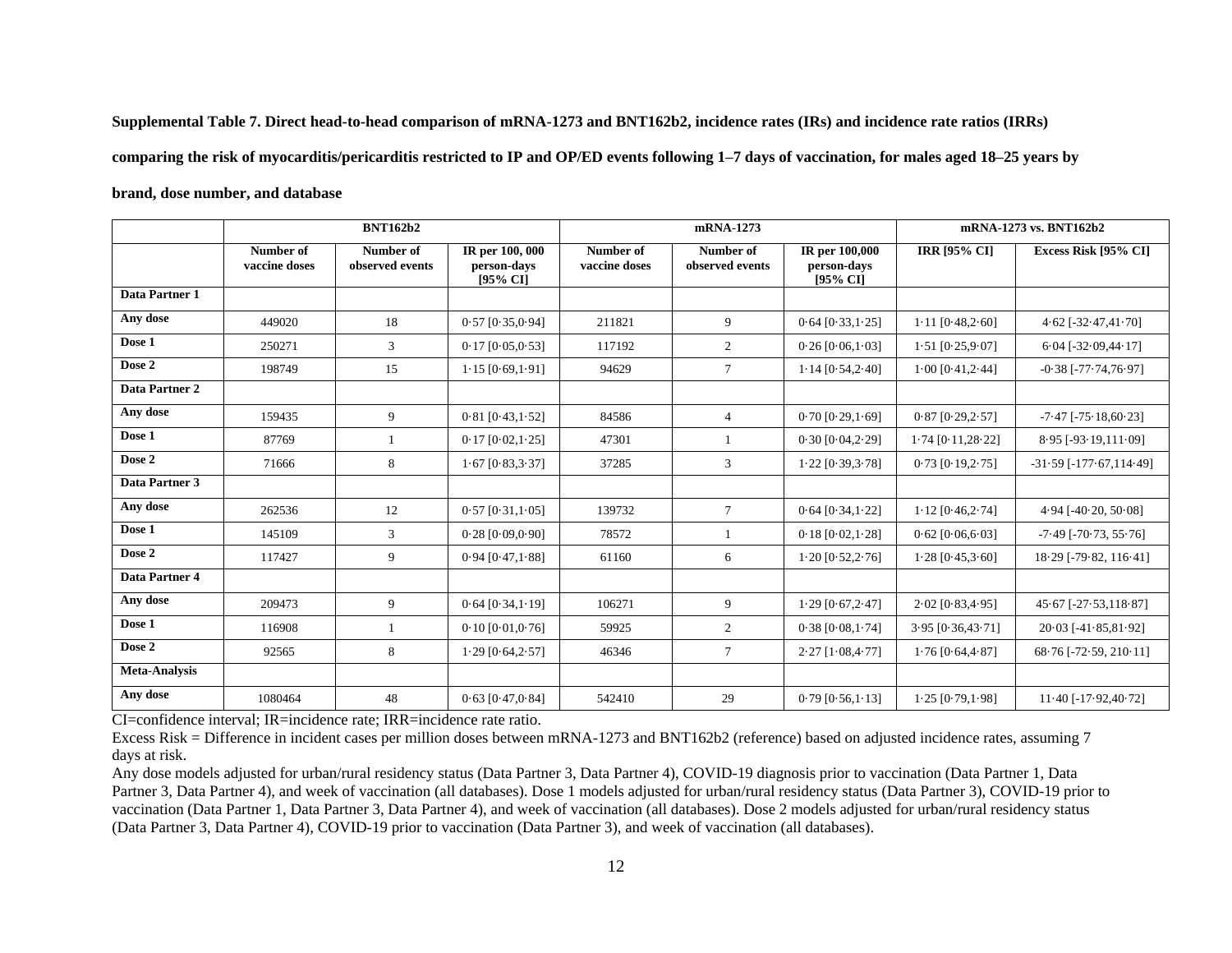**Supplemental Table 8. Direct head-to-head comparison of mRNA-1273 and BNT162b2, incidence rates (IRs) and incidence rate ratios (IRRs) comparing the risk of myocarditis/pericarditis restricted to IP and OP/ED events following 1–7 days of vaccination, for males aged 18–35 years by brand, dose number, and database**

|                       |                            |                              | <b>BNT162b2</b>                            |                            | mRNA-1273                    |                                           |                            | mRNA-1273 vs. BNT162b2          |
|-----------------------|----------------------------|------------------------------|--------------------------------------------|----------------------------|------------------------------|-------------------------------------------|----------------------------|---------------------------------|
|                       | Number of<br>vaccine doses | Number of<br>observed events | IR per 100, 000<br>person-days<br>[95% CI] | Number of<br>vaccine doses | Number of<br>observed events | IR per 100,000<br>person-days<br>[95% CI] | <b>IRR [95% CI]</b>        | Excess Risk [95% CI]            |
| Data Partner 1        |                            |                              |                                            |                            |                              |                                           |                            |                                 |
| Any dose              | 964263                     | 22                           | $0.32$ [ $0.20, 0.50$ ]                    | 534213                     | 12                           | $0.33$ [ $0.19, 0.60$ ]                   | $1.06$ [0.51,2.21]         | $1.27$ [-15.42, 17.96]          |
| Dose 1                | 534287                     | 5                            | $0.13$ [ $0.05, 0.32$ ]                    | 291979                     | 2                            | $0.10$ [ $0.03, 0.41$ ]                   | $0.79$ [ $0.15,4.11$ ]     | $-1.89$ [ $-18.17$ , $14.40$ ]  |
| Dose 2                | 429976                     | 17                           | $0.58$ [ $0.36, 0.95$ ]                    | 242234                     | 10                           | $0.63$ [ $0.34$ , $1.17$ ]                | $1.07$ [0.49,2.35]         | $3.06$ [-33.20, 39.32]          |
| <b>Data Partner 2</b> |                            |                              |                                            |                            |                              |                                           |                            |                                 |
| Any dose              | 378025                     | 12                           | $0.45$ [ $0.24$ , $0.84$ ]                 | 206861                     | 5                            | $0.35$ [ $0.14, 0.91$ ]                   | $0.79$ $[0.25, 2.50]$      | $-6.52$ [ $-37.92$ , $24.88$ ]  |
| Dose 1                | 207639                     |                              | $0.08$ [ $0.01, 0.53$ ]                    | 114264                     |                              | $0.13$ [ $0.02, 0.95$ ]                   | $1.75$ [0.11,28.26]        | $3.90$ [-48.60, 56.40]          |
| Dose 2                | 170386                     | 11                           | $0.95$ [ $0.52$ , $1.74$ ]                 | 92597                      | $\overline{4}$               | $0.64$ [ $0.24$ , $1.72$ ]                | $0.68$ $[0.22, 2.13]$      | $-21.39$ [ $-91.58$ , $48.80$ ] |
| Data Partner 3        |                            |                              |                                            |                            |                              |                                           |                            |                                 |
| Any dose              | 580336                     | 15                           | $0.32$ [ $0.17, 0.59$ ]                    | 322397                     | 12                           | $0.47$ [ $0.28, 0.80$ ]                   | $1.48$ [0.67, $3.23$ ]     | $10.58$ [-12.58, 33.74]         |
| Dose 1                | 319620                     | $5^{\circ}$                  | $0.22$ [ $0.09, 0.54$ ]                    | 179137                     | $\overline{4}$               | $0.31$ [ $0.11$ , $0.85$ ]                | $1.44$ [0.38,5.41]         | $6.64$ [-23.21, 36.50]          |
| Dose 2                | 260716                     | 10                           | $0.46$ [ $0.24, 0.89$ ]                    | 143260                     | 8                            | $0.66$ [ $0.32,1.38$ ]                    | $1.45$ [0.57, $3.69$ ]     | 14.44 [-26.90, 55.79]           |
| Data Partner 4        |                            |                              |                                            |                            |                              |                                           |                            |                                 |
| Any dose              | 535419                     | 15                           | $0.42$ [ $0.24$ , $0.72$ ]                 | 285457                     | 15                           | $0.80$ [ $0.42$ , $1.52$ ]                | $1.92$ [0.83,4.47]         | $26.76$ [ $-6.00, 59.52$ ]      |
| Dose 1                | 298863                     | $\mathbf{1}$                 | $0.04$ [ $0.01$ , $0.30$ ]                 | 160218                     | 2                            | $0.14$ [0.03, 0.65]                       | $3.75$ $[0.34, 41, 47]$    | $7.36$ [-20.87, 35.60]          |
| Dose 2                | 236556                     | 14                           | $0.88$ [ $0.52$ , $1.48$ ]                 | 125239                     | 13                           | $1.55$ [0.90, $2.68$ ]                    | $1.77$ [0.83, $3.77$ ]     | $47.17$ [-21.16, 115.50]        |
| <b>Meta-Analysis</b>  |                            |                              |                                            |                            |                              |                                           |                            |                                 |
| Any dose              | 2458043                    | 64                           | $0.36$ [ $0.28, 0.48$ ]                    | 1348928                    | 44                           | $0.47$ [ $0.32,0.68$ ]                    | $1.30$ [ $0.85$ , $1.98$ ] | $7.38$ [-6.19, 20.96]           |

CI=confidence interval; IR=incidence rate; IRR=incidence rate ratio.

Excess Risk = Difference in incident cases per million doses between mRNA-1273 and BNT162b2 (reference) based on adjusted incidence rates, assuming 7 days at risk.

Any dose models adjusted for urban/rural residency status (Data Partner 3, Data Partner 4), COVID-19 diagnosis prior to vaccination (Data Partner 1, Data Partner 3, Data Partner 4), and week of vaccination (all databases). Dose 1 models adjusted for urban/rural residency status (Data Partner 3), COVID-19 prior to vaccination (Data Partner 1, Data Partner 3, Data Partner 4), and week of vaccination (all databases). Dose 2 models adjusted for urban/rural residency status (Data Partner 3, Data Partner 4), COVID-19 prior to vaccination (Data Partner 3), and week of vaccination (all databases).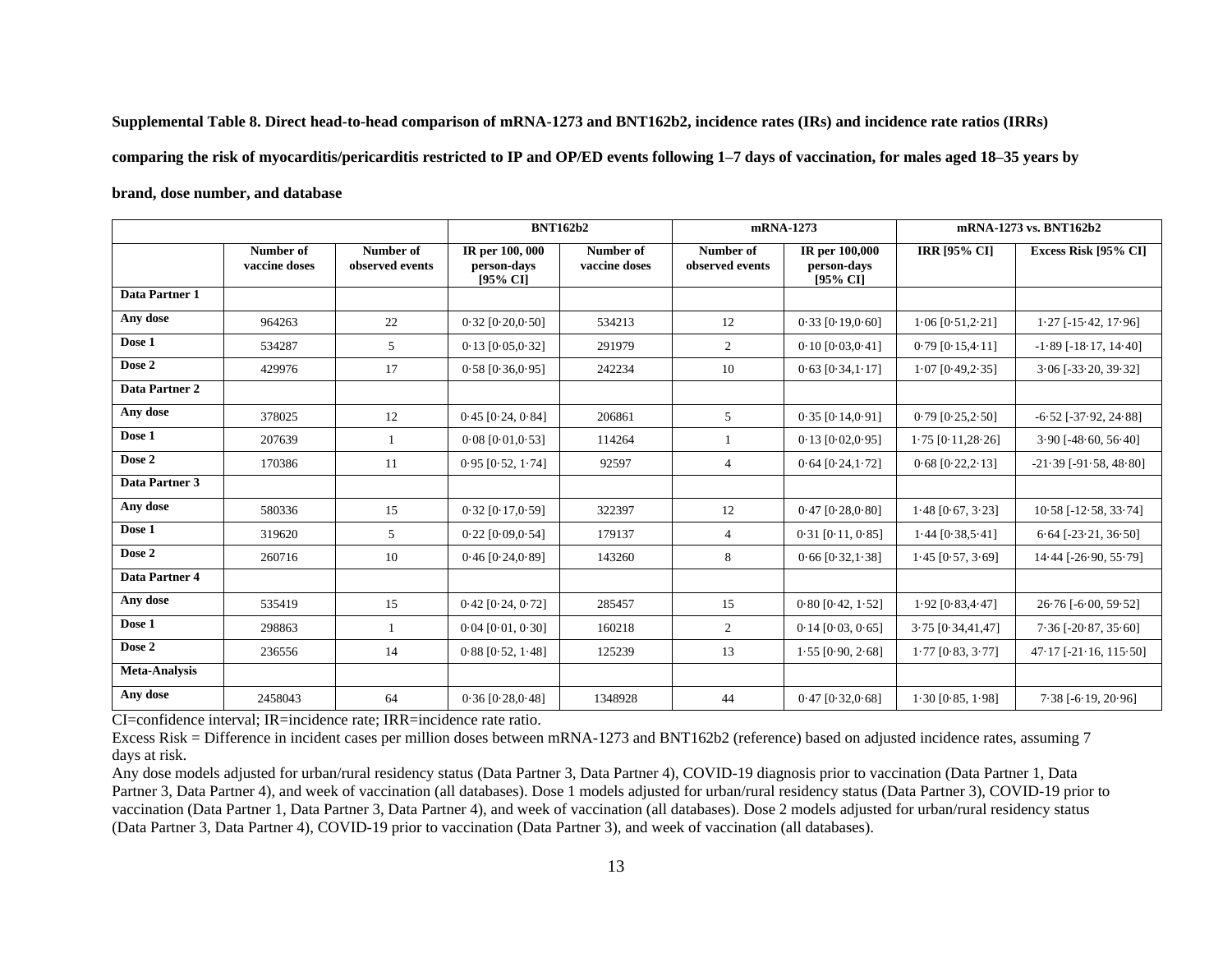| Supplemental Table 9. Direct head-to-head comparison of mRNA-1273 and BNT162b2, incidence rates (IRs) and incidence rate ratios (IRRs) |  |  |  |  |  |  |
|----------------------------------------------------------------------------------------------------------------------------------------|--|--|--|--|--|--|
|----------------------------------------------------------------------------------------------------------------------------------------|--|--|--|--|--|--|

|                      | <b>BNT162b2</b>            |                                 | mRNA-1273                                          |                            |                              | mRNA-1273 vs. BNT162b2                            |                         |                          |
|----------------------|----------------------------|---------------------------------|----------------------------------------------------|----------------------------|------------------------------|---------------------------------------------------|-------------------------|--------------------------|
|                      | Number of<br>vaccine doses | Number of<br>observed<br>events | IR per 100, 000<br>person-days [95%<br><b>CI</b> ] | Number of<br>vaccine doses | Number of<br>observed events | IR per 100,000<br>person-days [95%<br><b>CI</b> ] | <b>IRR [95% CI]</b>     | Excess Risk [95% CI]     |
| Data Partner 1       |                            |                                 |                                                    |                            |                              |                                                   |                         |                          |
| Any dose             | 449020                     | 42                              | $0.48$ [ $0.33, 0.70$ ]                            | 211821                     | 24                           | $0.59$ [ $0.36, 0.97$ ]                           | $1.23$ [ $0.66, 2.30$ ] | $25.28$ [ $5.22,45.33$ ] |
| Dose 1               | 250271                     | 10                              | $0.21$ [ $0.11, 0.38$ ]                            | 117192                     | $\tau$                       | $0.31$ [ $0.15, 0.64$ ]                           | $1.49$ [0.57, $3.91$ ]  | $23.19$ [1.74,44.65]     |
| Dose 2               | 198749                     | 32                              | $0.84$ [ $0.59$ , $1.19$ ]                         | 94629                      | 17                           | $0.94$ [ $0.58$ , $1.51$ ]                        | $1.12$ [ $0.62, 2.02$ ] | $21.19$ [-18.37,60.75]   |
| Data Partner 2       |                            |                                 |                                                    |                            |                              |                                                   |                         |                          |
| Any dose             | 159435                     | 12                              | $0.37$ [0.19,0.70]                                 | 84586                      | $\tau$                       | $0.42$ [ $0.22,0.80$ ]                            | $1.13$ [0.45,2.84]      | 11.99 [-16.95,40.92]     |
| Dose 1               | 87769                      | $\mathbf{1}$                    | $0.06$ [ $0.01, 0.39$ ]                            | 47301                      |                              | $0.11$ $[0.01, 0.75]$                             | $1.92$ [0.12,30.68]     | $11.16$ [-25.96,48.27]   |
| Dose 2               | 71666                      | 11                              | $0.78$ [ $0.43$ , $1.41$ ]                         | 37285                      | 6                            | $0.82$ [ $0.37,1.84$ ]                            | $1.06$ [0.39,2.86]      | $9.47$ [-53.83,72.77]    |
| Data Partner 3       |                            |                                 |                                                    |                            |                              |                                                   |                         |                          |
| Any dose             | 262536                     | 24                              | $0.44$ [0.29,0.68]                                 | 139732                     | 14                           | $0.49$ [ $0.29,0.83$ ]                            | $1.12$ [0.57, $2.19$ ]  | $13.02$ [-10.45,36.49]   |
| Dose 1               | 145109                     | 8                               | $0.27$ [ $0.13,0.54$ ]                             | 78572                      | 5                            | $0.32$ [ $0.13, 0.76$ ]                           | $1.17$ [0.38,3.60]      | 12.51 [-14.46,39.48]     |
| Dose 2               | 117427                     | 16                              | $0.66$ [ $0.40,1.09$ ]                             | 61160                      | 9                            | $0.71$ $[0.37, 1.38]$                             | $1.08$ [0.48,2.45]      | $11.54$ [-31.96,55.04]   |
| Data Partner 4       |                            |                                 |                                                    |                            |                              |                                                   |                         |                          |
| Any dose             | 209473                     | 15                              | $0.35$ [ $0.22, 0.56$ ]                            | 106271                     | 18                           | $0.87$ [ $0.54,1.38$ ]                            | $2.47$ [1.28,4.76]      | 109.96 [77.32,142.59]    |
| Dose 1               | 116908                     | 5                               | $0.20$ [ $0.08, 0.49$ ]                            | 59925                      | 5                            | $0.43$ [ $0.18,1.02$ ]                            | $2.08$ [0.60, 7.18]     | 48.35 [13.45,83.25]      |
| Dose 2               | 92565                      | 10                              | 0.54 [0.29, 1.00]                                  | 46346                      | 13                           | $1.43$ [0.83,2.46]                                | $2.65$ [ $1.16,6.05$ ]  | 186.80 [125.36,248.23]   |
| <b>Meta-Analysis</b> |                            |                                 |                                                    |                            |                              |                                                   |                         |                          |
| Any dose             | 1080464                    | 93                              | $0.42$ [ $0.34, 0.53$ ]                            | 542410                     | 63                           | $0.59$ [ $0.44, 0.81$ ]                           | $1.43$ [0.98,2.10]      | $38.13$ [14.73,61.52]    |

**comparing the risk of myocarditis/pericarditis following 1–21 days of vaccination, for males aged 18–25 years by brand, dose number, and database**

CI=confidence interval; IR=incidence rate; IRR=incidence rate ratio.

Excess Risk = Difference in incident cases per million doses between mRNA-1273 and BNT162b2 (reference) based on adjusted incidence rates, assuming 21 days at risk.

Any dose models adjusted for urban/rural residency status (Data Partner 2,Data Partner 3, Data Partner 4), COVID-19 diagnosis prior to vaccination (all databases), and week of vaccination (all databases). Dose 1 models adjusted for urban/rural residency status (Data Partner 3, Data Partner 4), COVID-19 prior to vaccination (all databases), and week of vaccination (all databases). Dose 2 models adjusted for urban/rural residency status (Data Partner 2, Data Partner 3, Data Partner 4), COVID-19 prior to vaccination (all databases), and week of vaccination (all databases).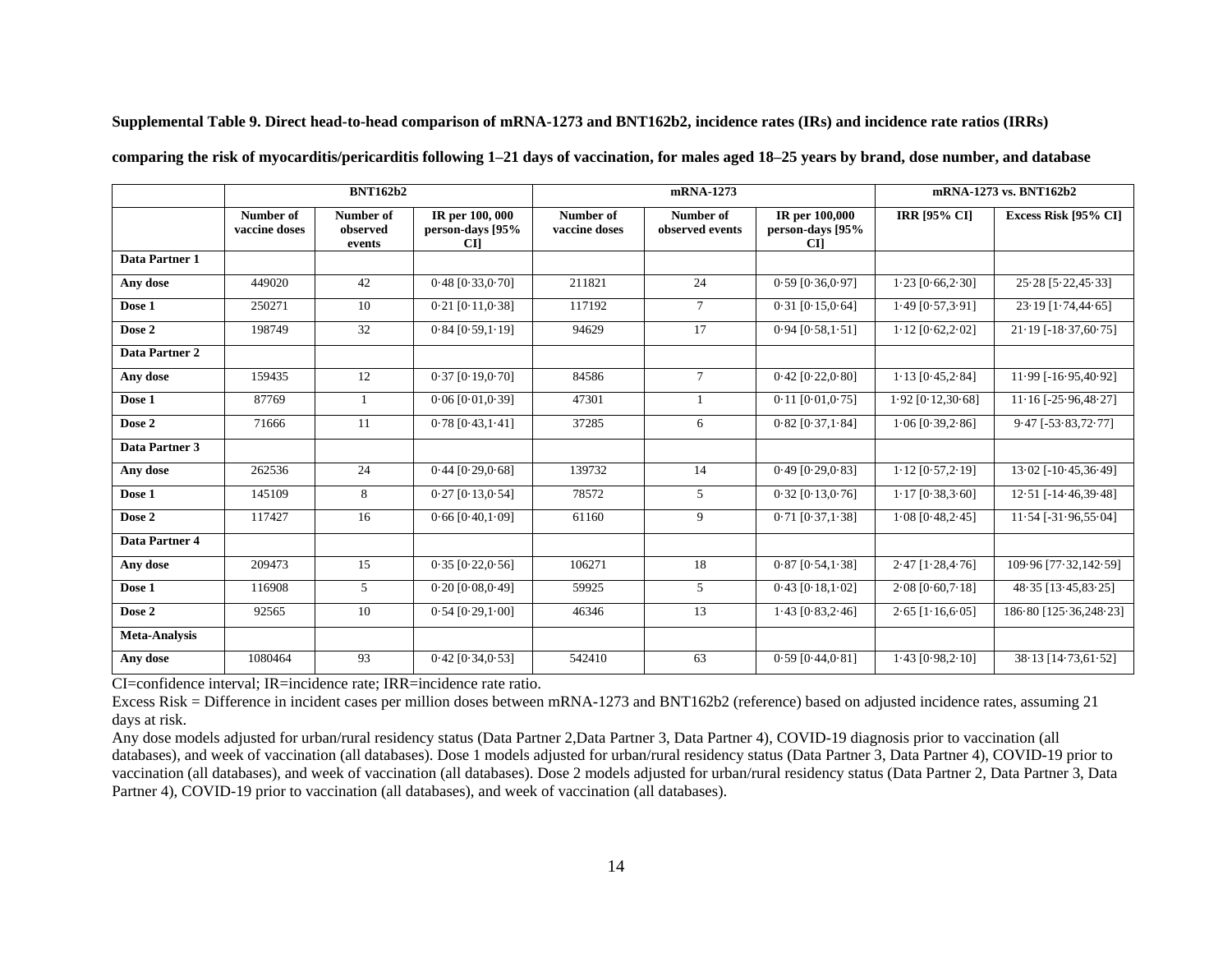|                      | <b>BNT162b2</b>            |                                 |                                                 | mRNA-1273                  |                              |                                          | mRNA-1273 vs. BNT162b2     |                                 |
|----------------------|----------------------------|---------------------------------|-------------------------------------------------|----------------------------|------------------------------|------------------------------------------|----------------------------|---------------------------------|
|                      | Number of<br>vaccine doses | Number of<br>observed<br>events | IR per 100,000<br>person-days [95%<br><b>CI</b> | Number of<br>vaccine doses | Number of<br>observed events | IR per 100,000<br>person-days [95%<br>CП | <b>IRR [95% CI]</b>        | Excess Risk [95% CI]            |
| Data Partner 1       |                            |                                 |                                                 |                            |                              |                                          |                            |                                 |
| Any dose             | 449020                     | 50                              | $0.38$ $[0.27, 0.53]$                           | 211821                     | 31                           | $0.45$ [ $0.30,0.68$ ]                   | $1.19$ [0.70,2.02]         | $38.04$ [24.40,51.67]           |
| Dose 1               | 250271                     | 14                              | $0.24$ [ $0.14, 0.41$ ]                         | 117192                     | 9                            | $0.27$ [0.14,0.52]                       | $1.10$ [0.47,2.54]         | 23.58 [6.41,40.75]              |
| Dose 2               | 198749                     | 36                              | $0.49$ [ $0.35,0.68$ ]                          | 94629                      | 22                           | $0.62$ [ $0.41, 0.94$ ]                  | $1.26$ [0.74, $2.15$ ]     | 54.21 [32.36,76.06]             |
| Data Partner 2       |                            |                                 |                                                 |                            |                              |                                          |                            |                                 |
| Any dose             | 159435                     | 17                              | $0.35$ [ $0.21, 0.57$ ]                         | 84586                      | 10                           | $0.36$ [ $0.21, 0.61$ ]                  | $1.03$ [0.50, $2.13$ ]     | $16.09$ [-4.97,37.15]           |
| Dose 1               | 87769                      | 3                               | $0.14$ [ $0.04, 0.43$ ]                         | 47301                      | $\overline{4}$               | $0.29$ [ $0.11, 0.76$ ]                  | $2.09$ [0.47,9.34]         | 49.82 [22.17,77.48]             |
| Dose 2               | 71666                      | 14                              | $0.52$ [ $0.31, 0.88$ ]                         | 37285                      | 6                            | $0.43$ [ $0.19, 0.95$ ]                  | $0.83$ [ $0.32, 2.15$ ]    | $-37.70$ [ $-72.38$ , $-3.01$ ] |
| Data Partner 3       |                            |                                 |                                                 |                            |                              |                                          |                            |                                 |
| Any dose             | 262536                     | 32                              | $0.38$ $[0.27, 0.53]$                           | 139732                     | 16                           | $0.33$ $[0.21, 0.53]$                    | $0.88$ [ $0.50$ , $1.58$ ] | $-1.76$ [ $-17.26$ , $13.74$ ]  |
| Dose 1               | 145109                     | 13                              | $0.35$ [ $0.20, 0.61$ ]                         | 78572                      | 6                            | $0.26$ [0.11, $0.57$ ]                   | $0.73$ [ $0.28, 1.92$ ]    | $-1.08$ [ $-22.77,20.60$ ]      |
| Dose 2               | 117427                     | 19                              | $0.40$ [ $0.25, 0.63$ ]                         | 61160                      | 10                           | $0.40$ $[0.22, 0.75]$                    | $1.02$ [0.47,2.19]         | $3.05$ [-20.31,26.41]           |
| Data Partner 4       |                            |                                 |                                                 |                            |                              |                                          |                            |                                 |
| Any dose             | 209473                     | 18                              | $0.28$ [0.18,0.44]                              | 106271                     | 21                           | $0.61$ [ $0.38, 0.96$ ]                  | $2.19$ [1.14,4.19]         | $123.59$ [101.66, 145.51]       |
| Dose 1               | 116908                     | 5                               | $0.17$ [ $0.07, 0.41$ ]                         | 59925                      | $\tau$                       | $0.41$ [ $0.20, 0.86$ ]                  | $2.42$ [0.77,7.62]         | 76.92 [49.63,104.21]            |
| Dose 2               | 92565                      | 13                              | $0.36$ [ $0.21, 0.63$ ]                         | 46346                      | 14                           | $0.79$ [0.47, 1.34]                      | $2.17$ [1.02,4.63]         | 179.67 [144.86,214.49]          |
| <b>Meta-Analysis</b> |                            |                                 |                                                 |                            |                              |                                          |                            |                                 |
| Any dose             | 1080464                    | 117                             | $0.35$ $[0.29, 0.43]$                           | 542410                     | 78                           | $0.43$ [ $0.33,0.56$ ]                   | $1.23$ [0.84,1.80]         | 39.36 [22.82,55.90]             |

**Supplemental Table 10. Direct head-to-head comparison of mRNA-1273 and BNT162b2, incidence rates (IRs) and incidence rate ratios (IRRs)** 

**comparing the risk of myocarditis/pericarditis following 1–42 days of vaccination, for males aged 18–25 years by brand, dose number, and database**

CI=confidence interval; IR=incidence rate; IRR=incidence rate ratio.

Excess Risk = Difference in incident cases per million doses between mRNA-1273 and BNT162b2 (reference) based on adjusted incidence rates, assuming 42 days at risk.

Any dose models adjusted for urban/rural residency status (Data Partner 2,Data Partner 3, Data Partner 4), COVID-19 diagnosis prior to vaccination (all databases), and week of vaccination (all databases). Dose 1 models adjusted for urban/rural residency status (Data Partner 2, Data Partner 3, Data Partner 4), COVID-19 prior to vaccination (all databases), and week of vaccination (all databases). Dose 2 models adjusted for urban/rural residency status (Data Partner 2,Data Partner 3, Data Partner 4), COVID-19 prior to vaccination (all databases), and week of vaccination (all databases).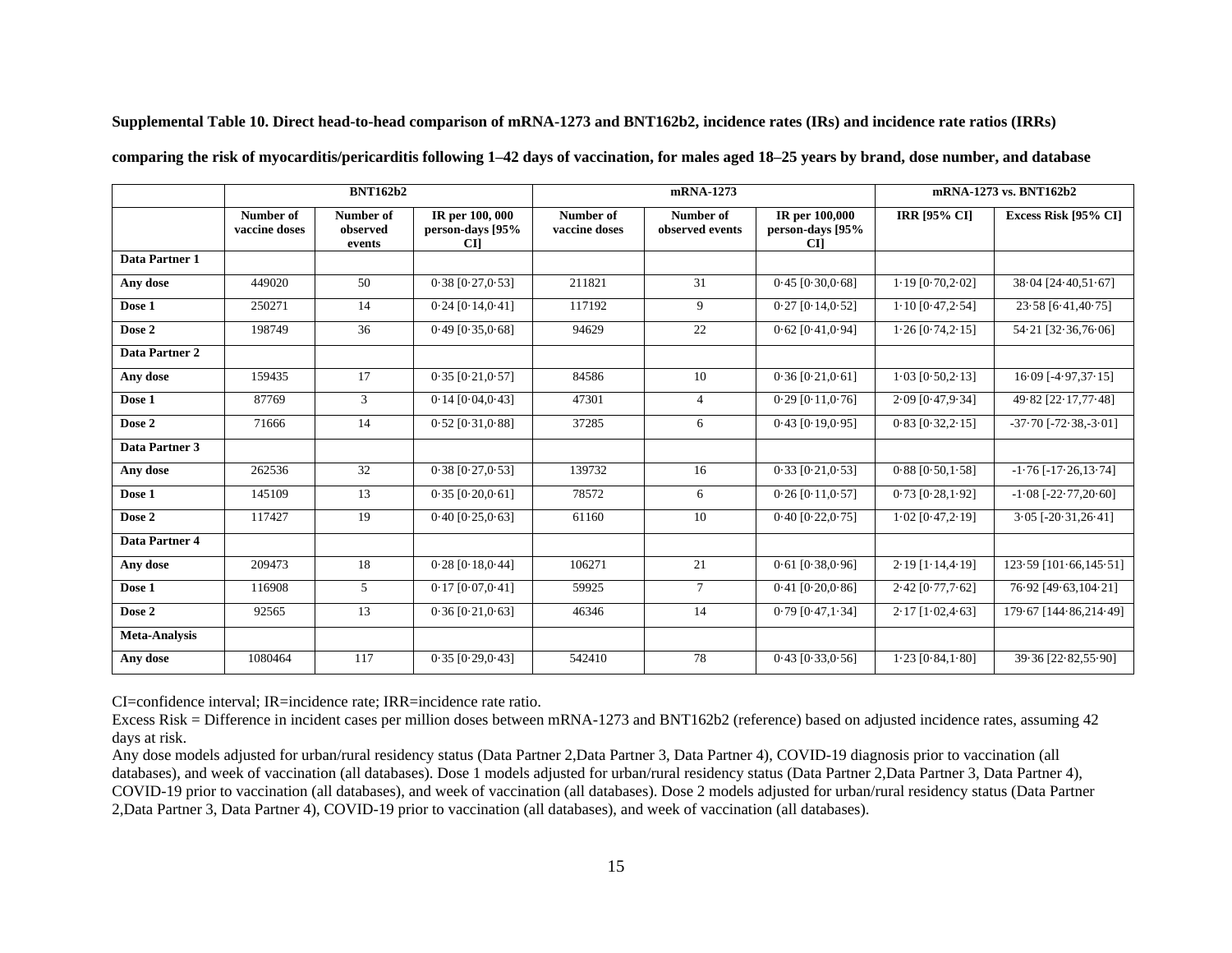#### **Supplemental Figure 1. mRNA-1273 and BNT162b2 COVID-19 Accrual by Week, 18–64 years**



Age Bracket - 18-25 - 26-35 36-45 - 46-55 - 56-64

Data cutoff date: Data Partner 1 (9/30/2021), Data Partner 2 (10/31/2021), Data Partner 3 (11/4/2021), Data Partner 4 (12/25/2021) Figure displays Dose 1, Dose 2, and other doses. Vaccine counts for recent dates may be underestimated due to data delay.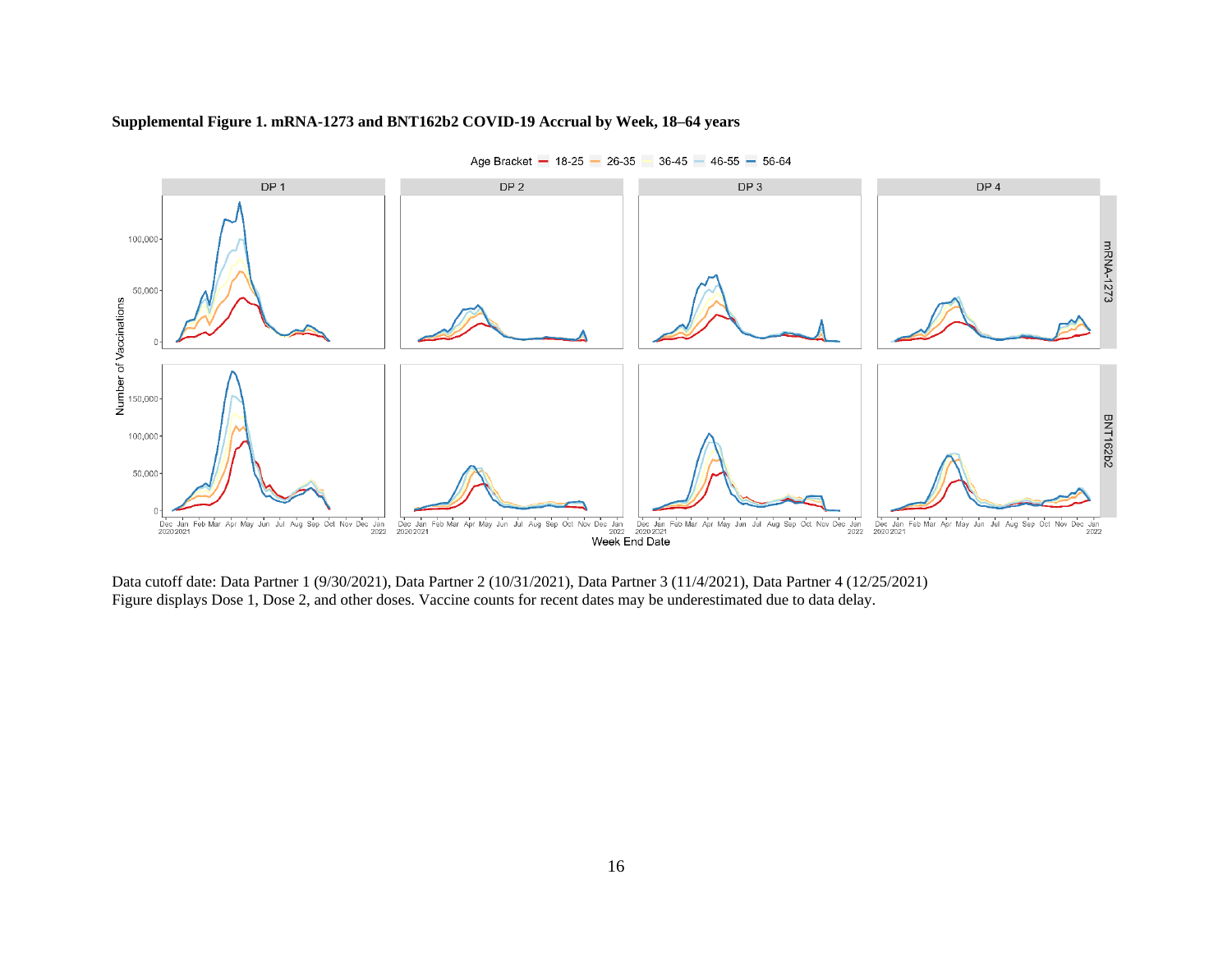#### **Appendix. Person-Time Adjustment for Observation Delay**

Person-time attributed to each vaccination will be adjusted for observation delay (*timead*j). The adjustment will be performed by segmenting study time for each vaccination by weeks of delay relative to the data cut date, and then multiplying the time by an estimated proportion of 'data completeness' obtained from historical data. Within each stratum defined by vaccine, age, sex, and other covariates, the adjusted time will be calculated as follows:

$$
time_{adj} = \sum_{t=1}^{s} \sum_{i=1}^{n_t} \sum_{w=0}^{T_i} l_{stiw} P(s, t, w)
$$

Where:

- *s* represents the study time period (e.g., study week) at which the analysis is planned (e.g.,  $s = 15$ )
- *t* in 1 … *s*.
- *n<sup>t</sup>* is the number of subjects vaccinated during time period *t*. Ineligible doses due to lack of enrollment or having an AESI in the cleaning period will be excluded.
- $i \text{ in } 1 \ldots n_t$ .
- *T<sup>i</sup>* represents the exposed weeks at risk following a dose (i.e., within the AESI-specific risk window) for subject *i*.
- *w* in 0 …  $T_i$ . Study weeks in which AESIs occur are represented by  $t + w$ , with  $t + 0$  being the same study week as the vaccine dose,  $t + 1$  the next week, etc.
- *lstiw* in 0 … 7 is the number of exposed days following a vaccine dose in study week *w* post vaccine dose for a patient identified by *i*, *t* in the group based on data at observation week *s*.
- If the dose is administered on day 5 of study week *t*, then the first 1–2 days of 1–42 days post-vaccination risk window would occur in  $w = 0$  post dose (with  $l_{scl}(w=0) = 2$ ). The next 3–9 days would occur in week *w*  $= 1$  post dose (with  $l_{\text{sti}}(w=1) = 7$ ), etc.
- The occurrence of a second dose may contribute additional exposed time but overlapping time will not be double counted. For example, if the risk window length is 42 days, a second dose 22 days after the first dose will result in an overall risk period of 1 to  $(42 + 42 - 21)$  overlap) = 63 days. In the case when the gap